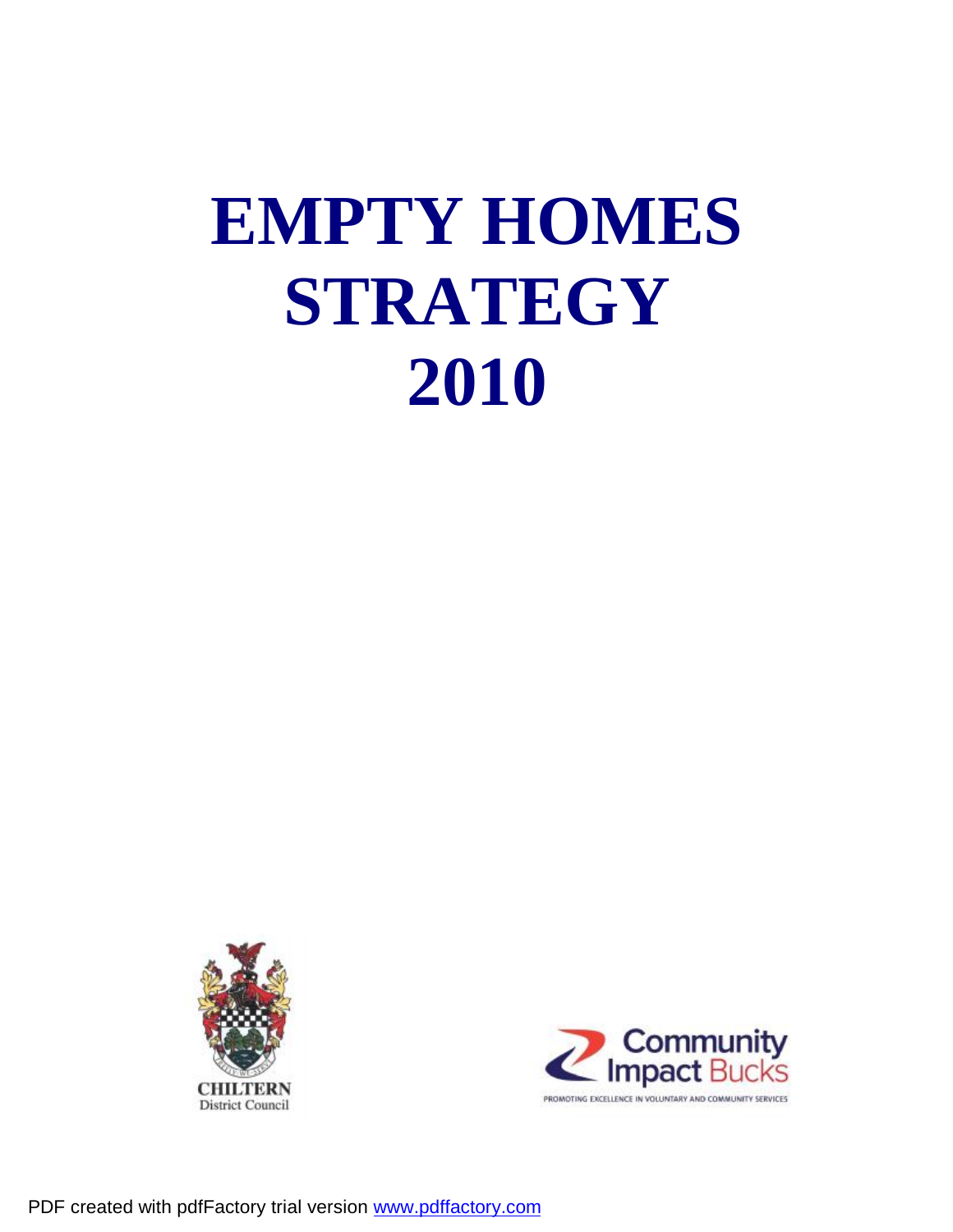*This strategy sets out the aims and objectives to tackle empty properties in the Chiltern District over the coming years. The detailed actions in this strategy will be monitored and reviewed annually to ensure that they are successfully addressing the issues.*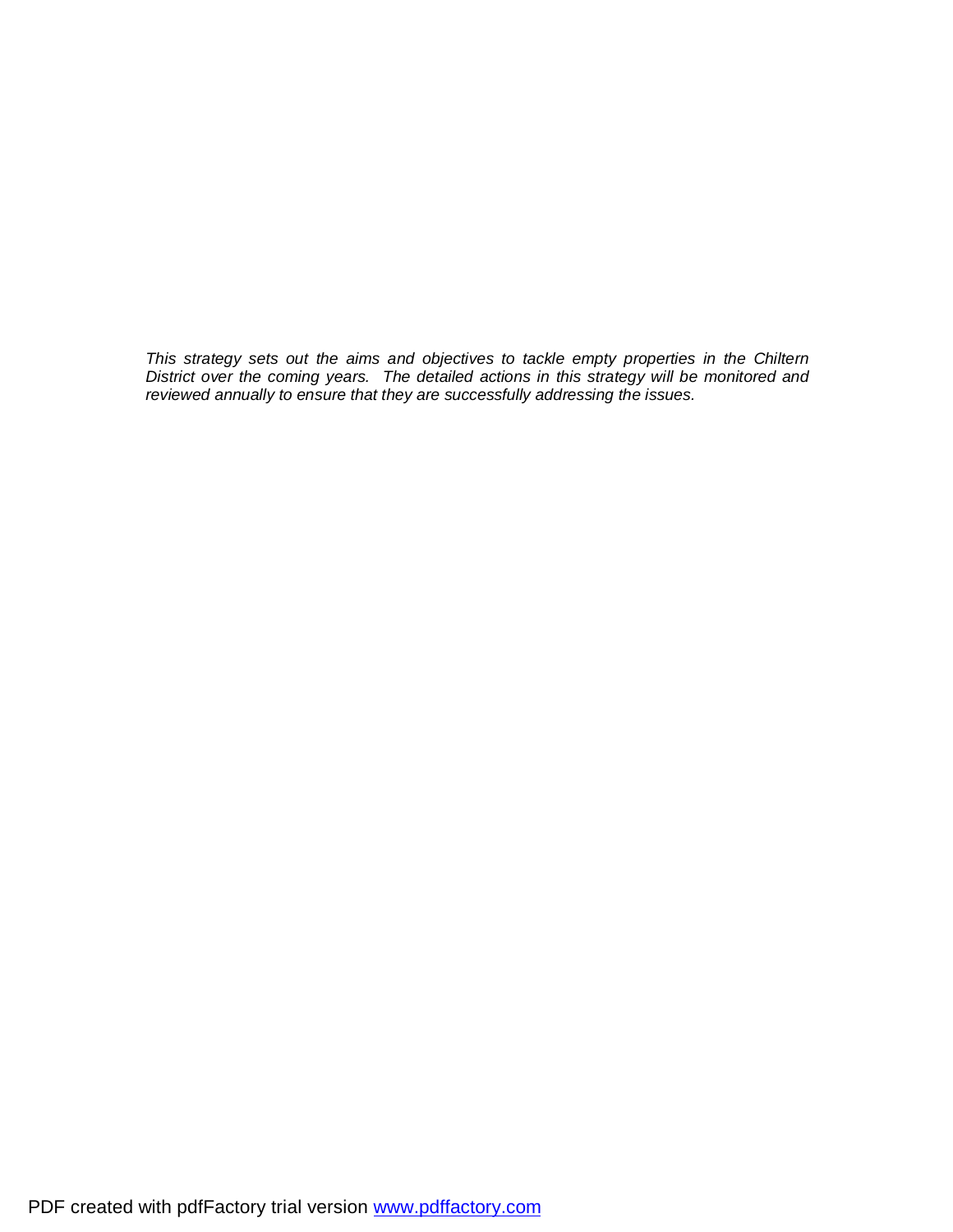### **Contents**

|                                                                                                                                                                                                                                                                                                                               | Pages     |
|-------------------------------------------------------------------------------------------------------------------------------------------------------------------------------------------------------------------------------------------------------------------------------------------------------------------------------|-----------|
| <b>Executive Summary</b>                                                                                                                                                                                                                                                                                                      | 3         |
| Introduction                                                                                                                                                                                                                                                                                                                  | 4         |
| Empty Homes - The Causes and Costs                                                                                                                                                                                                                                                                                            | $5 - 6$   |
| - Empty Homes – The Causes<br>- Empty Homes - The Costs                                                                                                                                                                                                                                                                       |           |
| Empty Homes - The Government's Commitment                                                                                                                                                                                                                                                                                     | $6 - 7$   |
| The Number of Empty Homes in England<br>$\blacksquare$<br><b>Local Authority Legal Powers</b><br>$\sim$<br>Council Tax Legislation (under The Local Government Act, 2003)<br>$\sim$<br>- Value Added Tax<br>The Housing Strategy Statistical Appendix (HSSA)<br>۰.                                                            |           |
| <b>Chiltern District Council's Commitment to Empty Properties</b>                                                                                                                                                                                                                                                             | $8 - 11$  |
| <b>Chiltern District Community Plan</b><br>$\blacksquare$<br>Objectives<br>$\sim$<br>Progress to date<br>$\sim$<br>List of long term empty properties (as at $1st$ May 2010)<br>۰.<br><b>District Council Housing Register</b><br>$\blacksquare$<br><b>Involving Partners</b><br>$\blacksquare$                               |           |
| New Legislation and initiatives - Empty Dwelling Management Orders<br>(EDMOs), and Private Sector Leasing                                                                                                                                                                                                                     | $11 - 12$ |
| What is an EDMO?<br>$\blacksquare$<br><b>Interim EDMOs</b><br>$\sim$ 100 $\mu$<br>- Final EDMOs<br>- Current Position<br><b>Private Sector Leasing</b><br>$\sim$                                                                                                                                                              |           |
| <b>Chiltern District Council Actions</b>                                                                                                                                                                                                                                                                                      | $13 - 16$ |
| Information on Empty Homes<br>Research to Establish why Homes are Empty<br>Provision of Information regarding Empty Properties<br><b>Support for Owners</b><br><b>Use of Formal Powers</b><br>To maintain an effective and meaningful consultation<br>Changes to Council Tax with regard to second homes and empty properties |           |
| Continuing to monitor and address the number of long term empty properties                                                                                                                                                                                                                                                    |           |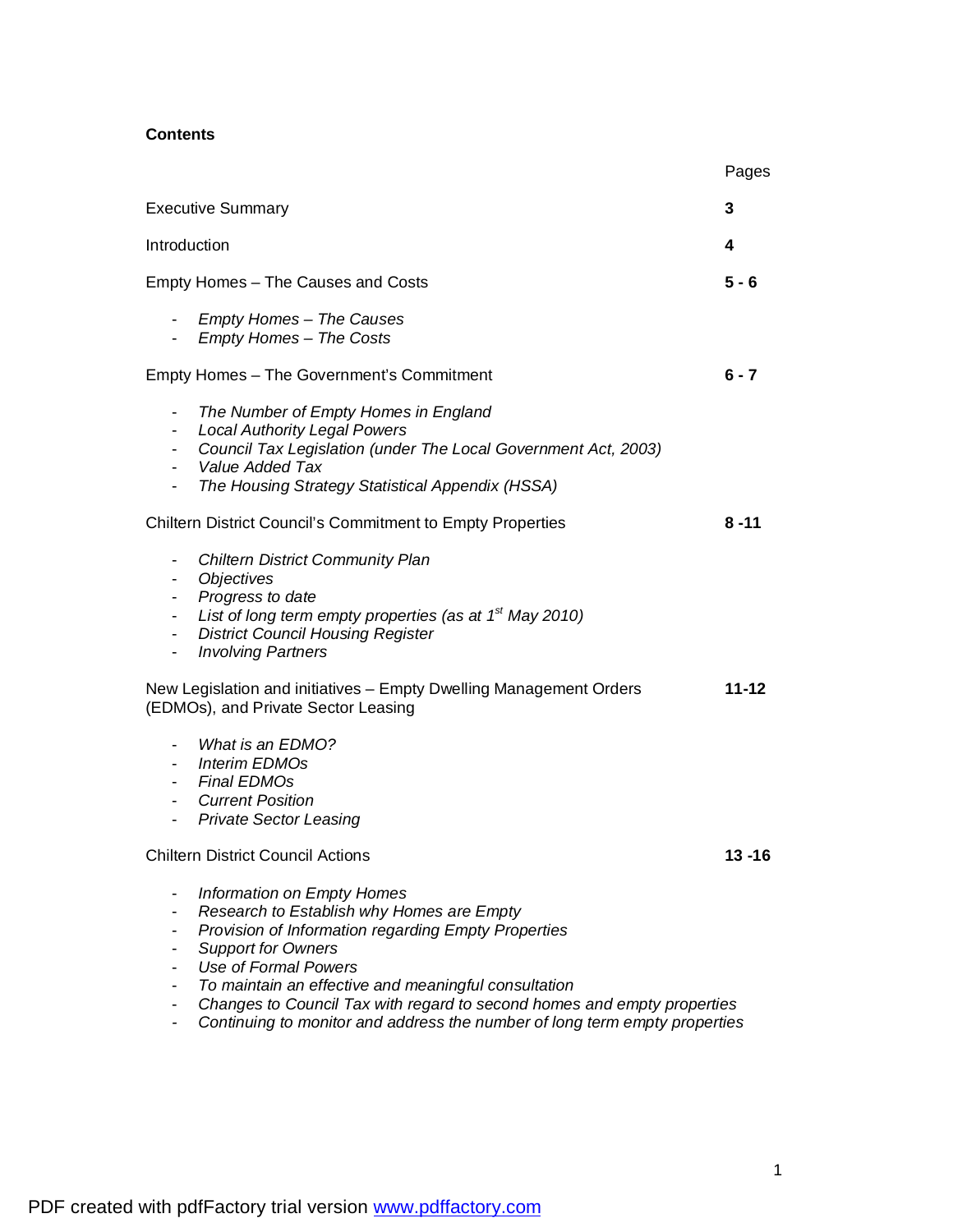| Feedback and Comments                                                                                                                                                                                                                                                                                                                                                                                                                                                                                                                                                                                                                                                                                                                                             | 16    |
|-------------------------------------------------------------------------------------------------------------------------------------------------------------------------------------------------------------------------------------------------------------------------------------------------------------------------------------------------------------------------------------------------------------------------------------------------------------------------------------------------------------------------------------------------------------------------------------------------------------------------------------------------------------------------------------------------------------------------------------------------------------------|-------|
| Appendix A - Local Authority Legal Powers                                                                                                                                                                                                                                                                                                                                                                                                                                                                                                                                                                                                                                                                                                                         | 17    |
| Building Act 1984 (Sections 77 and 78) and Housing Act 1985<br>(Sections 189 and 190)<br>Local Government (Miscellaneous Provisions) Act 1976,<br>(Section 35), Building Act 1984 (Section 59 and 76), Public Health<br>Act 1961 (Sections 17 and 34), Prevention of Damage by Pests Act<br>(Section 4), Public Health Act 1936 (Section 83), and<br>Environmental Protection Act 1990 (Section 80)<br>Public Health Act 1961 (Section 34 – see above)<br>Town and Country Planning Act 1990 (Section 215) and Building<br>Act 1984 (Section 79)<br>Housing Act 2004 (Section 235 – Power to require documents<br>to be produced)<br>Section 17 of the Crime and Disorder Act, 1998<br><b>Empty Dwelling Management Order</b><br><b>Compulsory Purchase Order</b> |       |
| Appendix B                                                                                                                                                                                                                                                                                                                                                                                                                                                                                                                                                                                                                                                                                                                                                        | 18-25 |

Monitoring and Review **16** 

- *Chiltern District Council Empty Dwelling Management Order (EDMO) Procedure (Devised in partnership with the Herts, Beds and Bucks Empty Homes Forum)*
- *Property Amenity Study (in accordance with 1.04 CDC EDMO Procedure)*
- *- EDMO checklist (in accordance with 1.11 CDC EDMO Procedure "Before Making an Interim EDMO")*

Appendix C **26** 

- *Data* 

2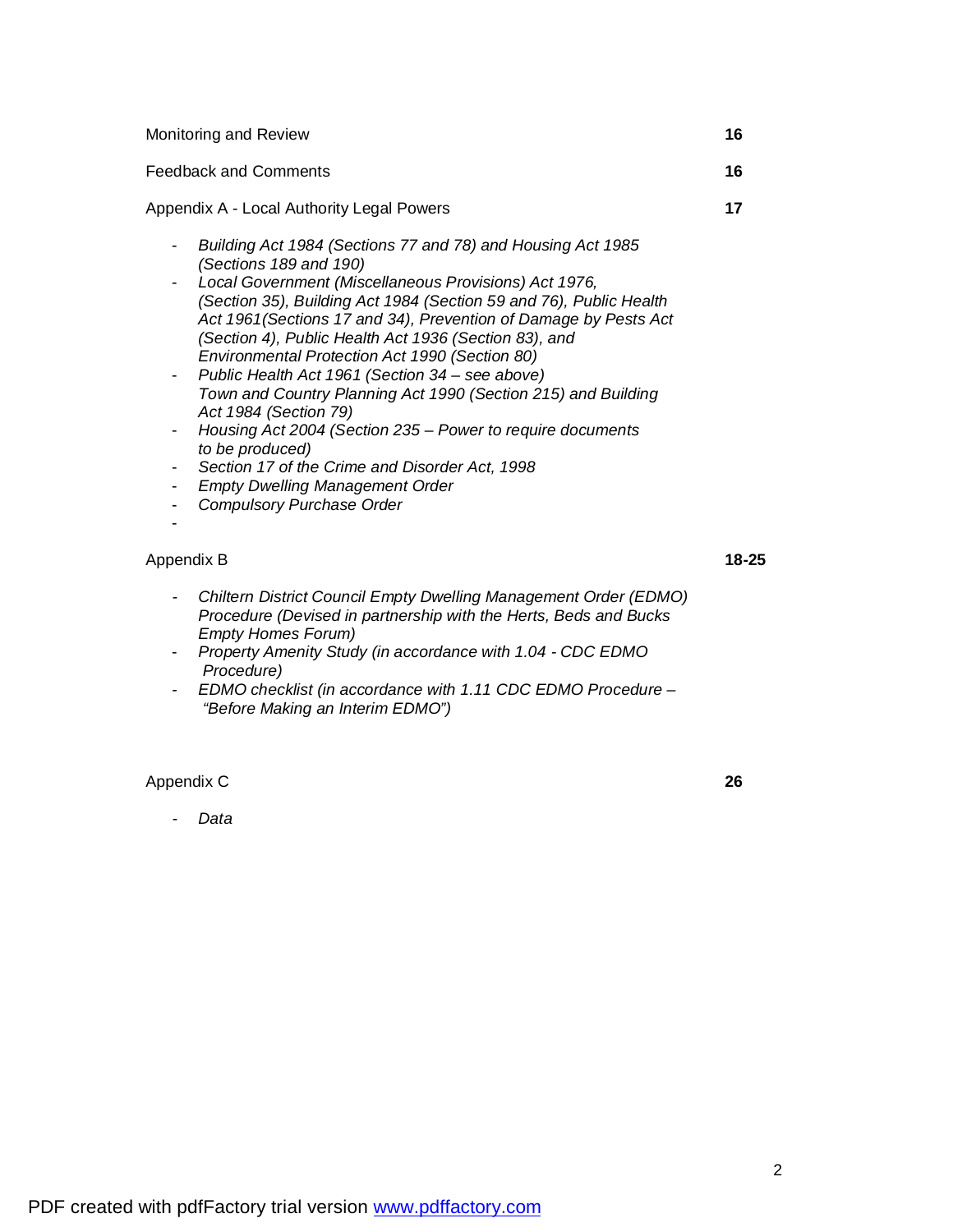#### **Executive Summary**

The average house price in the Chiltern District is £432,904, (source Land Registry Oct  $-$ Dec 2009) making it one of the most expensive places to live in the country. The latest available Strategic Housing Market Assessment [SHMA] or Housing Needs Assessment [HNA] for the area has identified that 272 affordable homes per annum are needed to meet the shortfall in the area. Due to restrictions imposed by the Metropolitan Greenbelt and Area of Outstanding Natural Beauty [AONB], the opportunities for new housing development are limited. Consequently our attention must be focused on the existing stock in the district through initiatives such as returning empty properties back to use and encouraging letting.

Over the last three years, the number of empty properties at any one time in the district has remained steady, between 878 - 986 (approximately 2.5% of the total housing stock). Over half these properties are short term vacant.

Properties which have been empty for more than six months are defined by the Council as "long term empty" (LTE) and it is these dwellings that will be focused on. Many of these properties are empty because the owner is in care, they are awaiting sale or a tenant, or renovations are being carried out to bring the dwelling up to a decent standard. There has been a steady decrease in the number of long term empty dwellings in the district, from approximately 493 as of 1 April 2009 to 476 as of 1 April 2010 a decrease in the number of LTE homes in 12 months. This might be partly attributed to employing a dedicated empty homes officer and utilizing a systematic process for encouraging and working with owners to return the properties to use.

The Council also have a dedicated Empty Homes web page on their website and have produced a community information leaflet to inform people about the mechanisms available to return an empty property back into use.

This strategy explains in more detail the empty property issues at a national and local level. There is also reference to the Housing Act 2004, which became effective from April 2006 and introduced new powers to local authorities which will impact on their ability to return properties to use. However, the main body of the strategy outlines a number of key action areas (in accordance with Chiltern District Council's Community Plan and wider objectives) that will shape the future of tackling empty properties in the district.

The key action areas are summarised below.

- Obtaining Council Tax information to identify empty homes
- Research to establish why homes are empty
- Provision of information to empty home owners requiring assistance
- Chiltern District Council's support for owners
- Use of formal powers where owners have shown no reasonable attempts to return a property back to use
- Maintaining an effective and meaningful consultation on the strategy
- Exploring the changes to Council Tax with regard to second homes and empty properties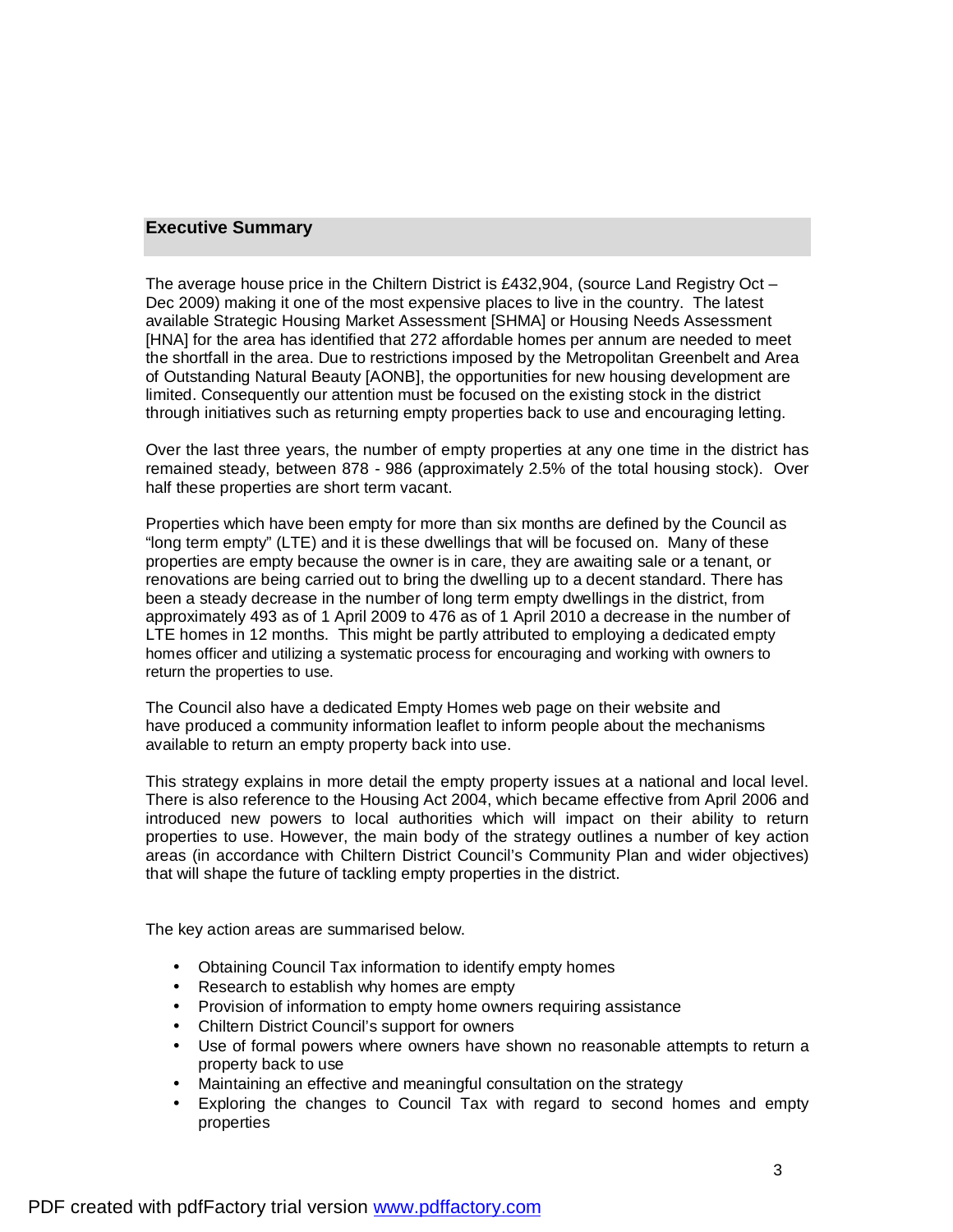#### **Introduction**

An empty property represents a wasted resource, loss of accommodation and potential income stream. The vacant dwelling may also present challenges to the local community through vandalism, squatting, anti-social behaviour, neglect and lower property prices.

Properties that are empty but awaiting sale or tenants for short periods of time are inappropriate targets for empty homes action. Likewise, dwellings undergoing renovation, subject to probate, where the occupier is in care or where the outcome of a planning decision is awaited are not considered to be a priority. Their vacancy tends to be short-term and their re-use is planned.

Nationally it is considered that properties vacant for periods in excess of six months or for longer periods should be the focus of attention. Of the 878 empty dwellings in Chiltern District identified by the Council in their Housing Strategy Statistical Appendix (HSSA) at the 1<sup>st</sup> April 2010, 476 had been vacant for six months or more. This strategy is designed to target these long-term empty properties.

Council Tax records and the results of the Private Sector House Condition Survey (2003) indicate that there are limited numbers of long-term empty private dwellings in the district compared to other areas. It is estimated that these comprise around 0.97% of the total housing stock. Using the comparison tables from the Empty Homes Agency 2009, the figure for the South East region is 2.32% of the total housing stock. However, the demand for all forms of housing including affordable units still exceeds supply making it essential that best use is made of all forms of accommodation.

| <b>Region</b>  | <b>Total</b><br><b>Empty</b> | Council<br>owned | <b>Housing</b><br><b>Assoc</b> | <b>Privately</b><br>owned | <b>Private</b><br>owned<br>over 6 |
|----------------|------------------------------|------------------|--------------------------------|---------------------------|-----------------------------------|
|                |                              |                  |                                |                           | months                            |
| North East     | 40,685                       | 2,468            | 23                             | 490                       | 21,986                            |
| North West     | 122,632                      | 3,714            | 418                            | 4,721                     | 64,332                            |
| Yorks &        |                              |                  |                                |                           |                                   |
| Humber         | 90,768                       | 5,716            | 426                            | 214                       | 42,566                            |
| East           |                              |                  |                                |                           |                                   |
| Midlands       | 62,134                       | 3,332            | 591                            | 82                        | 29,797                            |
| West           |                              |                  |                                |                           |                                   |
| Midlands       | 69,002                       | 3,460            | 175                            | 1,587                     | 33,780                            |
| East of        |                              |                  |                                |                           |                                   |
| England        | 54,169                       | 2,295            | 806                            | 82                        | 29,262                            |
| London         | 75,706                       | 9,277            | 954                            | 183                       | 28,804                            |
| South East     | 84,205                       | 2,821            | 1,214                          | 702                       | 36,073                            |
| South West     | 52,692                       | 1,472            | 1,128                          | 311                       | 20,401                            |
| <b>ENGLAND</b> | 651,993                      | 34.555           | 5,735                          | 8,372                     | 307.001                           |

(Source Empty Homes Agency 2010)

In the Chiltern District it is particularly difficult for key workers, young people leaving home and single persons to access suitable housing. The opportunities for new affordable housing development are limited to sites where intensification is possible. The local plan has been recently updated to require sites of 15 or more dwellings to have 30% affordable housing. Even with this change to planning policy, few sites are coming forward for affordable housing. Maximising the use of existing resources is therefore essential if the housing need in the district is to be addressed. By working in partnership with empty property owners, we can offer financial assistance and letting options to help return a property back to use or consider re-use of the site for more intensive housing use.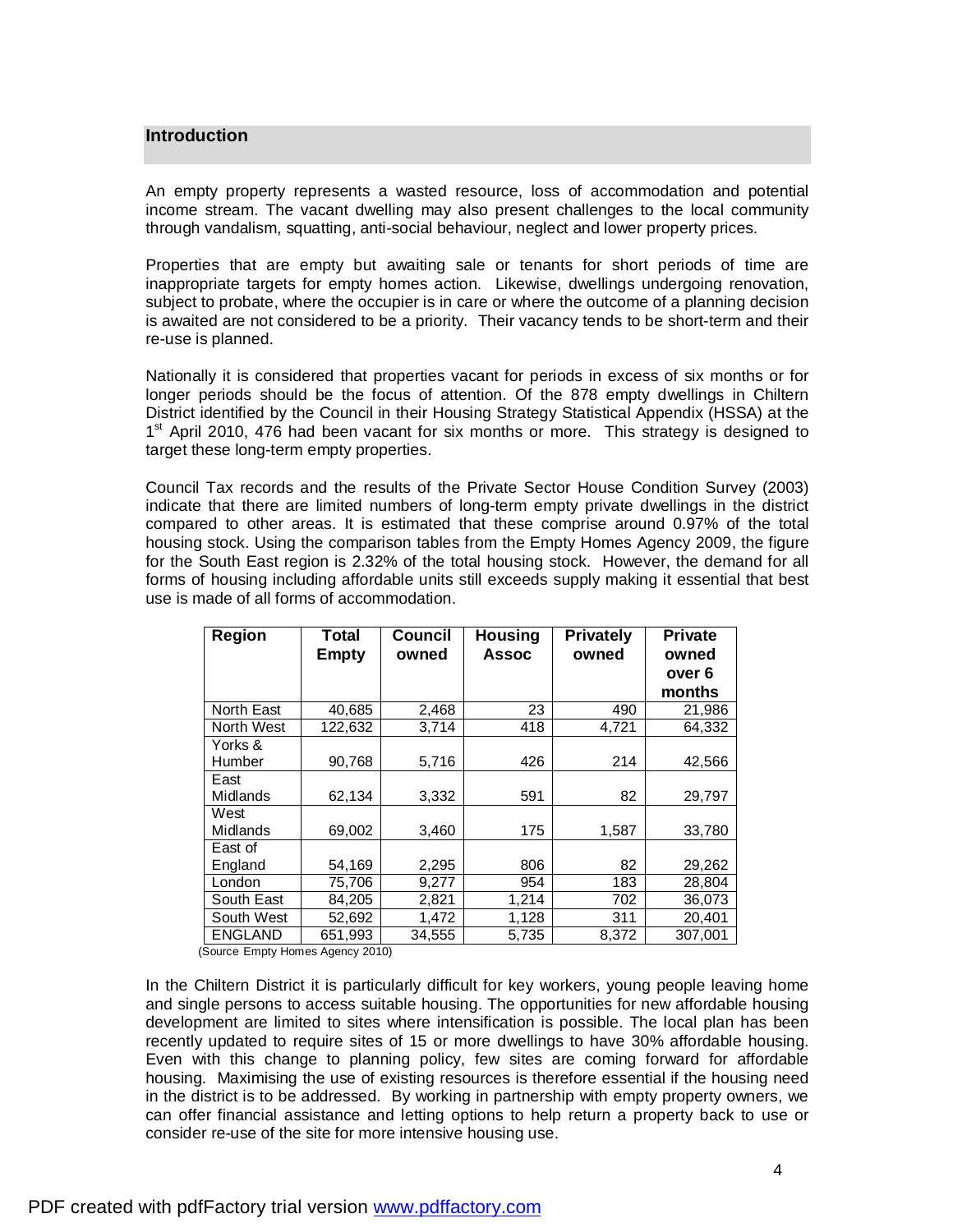Chiltern District Council offer loans to help owners of empty properties to bring them back to use and details of current financial assistance are available to view on the website.

In some cases the identification of an empty property owner may be difficult; however we usually know the owner's details (through Council tax records) or a neighbour may do. Experience has shown that in order to return an empty property back to use, it is essential to contact the owner and start dialogue with them. Sometimes there are 'quick fixes' but it should be recognised that an empty property can take a considerable period of time to return to use, particularly if the owner is not willing to co-operate.

It is extremely important that the best use is made of empty homes. Just one empty property can cost the owner over £10,500 in lost revenue each year, making them a costly wasted resource. The legislative changes which enabled the sharing of Council Tax information made the process of contacting owners and persuading them to bring their properties back into use a much more manageable task. Similarly increasing council tax on second homes has assisted with returning empty properties back to use and the funding raised has been used to support crime and disorder and other affordable housing initiatives throughout the district.

#### **Empty Homes – The Causes and Costs**

#### **The Causes…**

Properties become empty for a variety of reasons. The following are some of the more common reasons:-

- $\emptyset$  After sale, a property may become empty for a short period before occupation by the new owner
- $\emptyset$  The property may be subject to a planning application for redevelopment/replacement
- $\emptyset$  The property may deteriorate to a state where renovation is required, and the occupiers move out prior to and during the works
- Ø The property may remain in probate for long periods of time until legal aspects are resolved before a sale or tenancy agreement can be negotiated
- $\emptyset$  The occupier may require extended care, the property then remaining empty until a decision is made over the most suitable form of assistance or care for the householder
- Ø The owner is temporarily living elsewhere (new relationship or abroad) but intends to return
- $\emptyset$  The property is surplus to the owner's requirements and concerns over landlord/tenants rights prevents reoccupation

Conversely, there are a number of reasons which may prevent sale of the dwelling:-

- Ø The property is in poor condition or derelict and awaiting renovation
- Ø That particular sector of the housing market may be experiencing a period of stagnation
- Ø The owner may be hoping that market conditions will improve, so that the value of the property will rise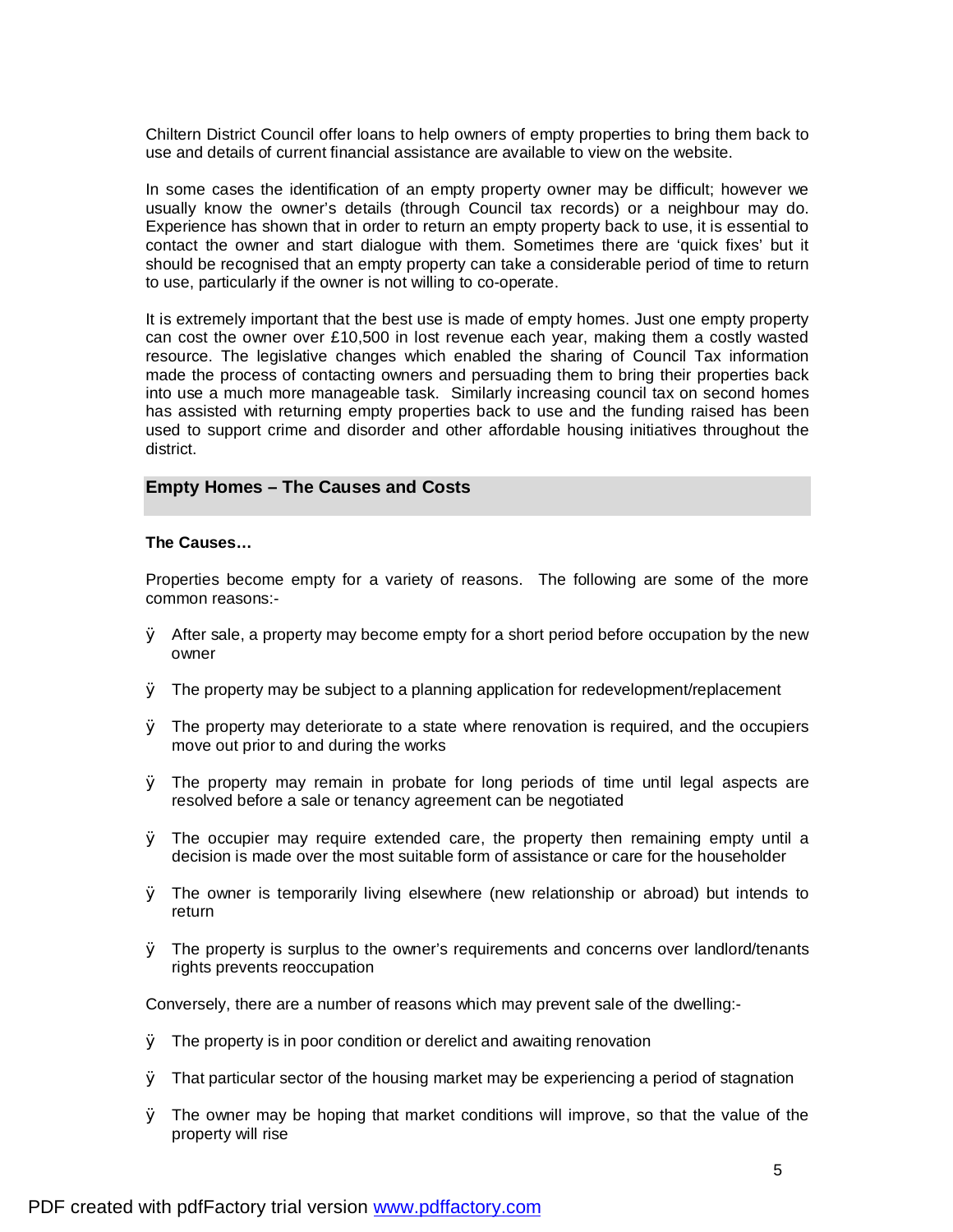- $\varnothing$  If there are plans to alter a property which require Planning Permission, then the matter may become subject to protracted discussion, particularly if the alterations proposed are unusual or opposed
- $\emptyset$  There may be proposals to redevelop a site for which Planning Permission is sought, and therefore demolition is delayed until permission is achieved
- Ø Agricultural tenancy restrictions may prevent sale particularly if suitable tenants can't be found.

#### **The Costs…**

Homes that are empty for any significant time can have implications for the owner, the neighbours of the property and the wider community.

An empty property owner can fail to realise either the proceeds of a sale or the rental income that could be generated from it. The rental stream can provide money to maintain the dwelling and also provide a return on the capital investment in the property. An example of the approximate costs of keeping a 2 bedroom home empty in Chiltern District based on £800pcm rental income is as follows:

| Rent Loss                        | £9600 |
|----------------------------------|-------|
| Council Tax (levied at 50%) £621 |       |
| Water rates                      | £420  |

#### **Total Loss per annum £10,641.00**

The above does not include the costs of depreciation, insurance, security, management or vandalism.

Empty dwellings are seldom as well maintained as occupied homes. A dilapidated property can lower adjacent house prices and attract squatters, encourage illegal dumping and become a 'children's playground'.

If the property is empty for a significant period of time, the building fabric can suffer from water penetration and deterioration. Long term empty properties blight the community and can attract vandalism, as well as becoming a dangerous attraction to children.

#### **Empty Homes – the Government's Commitment**

#### **The Number of Empty Homes in England**

The number of empty homes in England fell by over 45,000 in the period 2008/09 – from 697,055 to 651,993 (Empty Homes Agency). Despite the fall in the number of empties, vacant dwellings still represent around 3.0% of the total number of homes in England, with 307,001 of these being in the private sector. Whilst recent data illustrates that the number of empty properties is falling, this still represents a substantial wasted resource.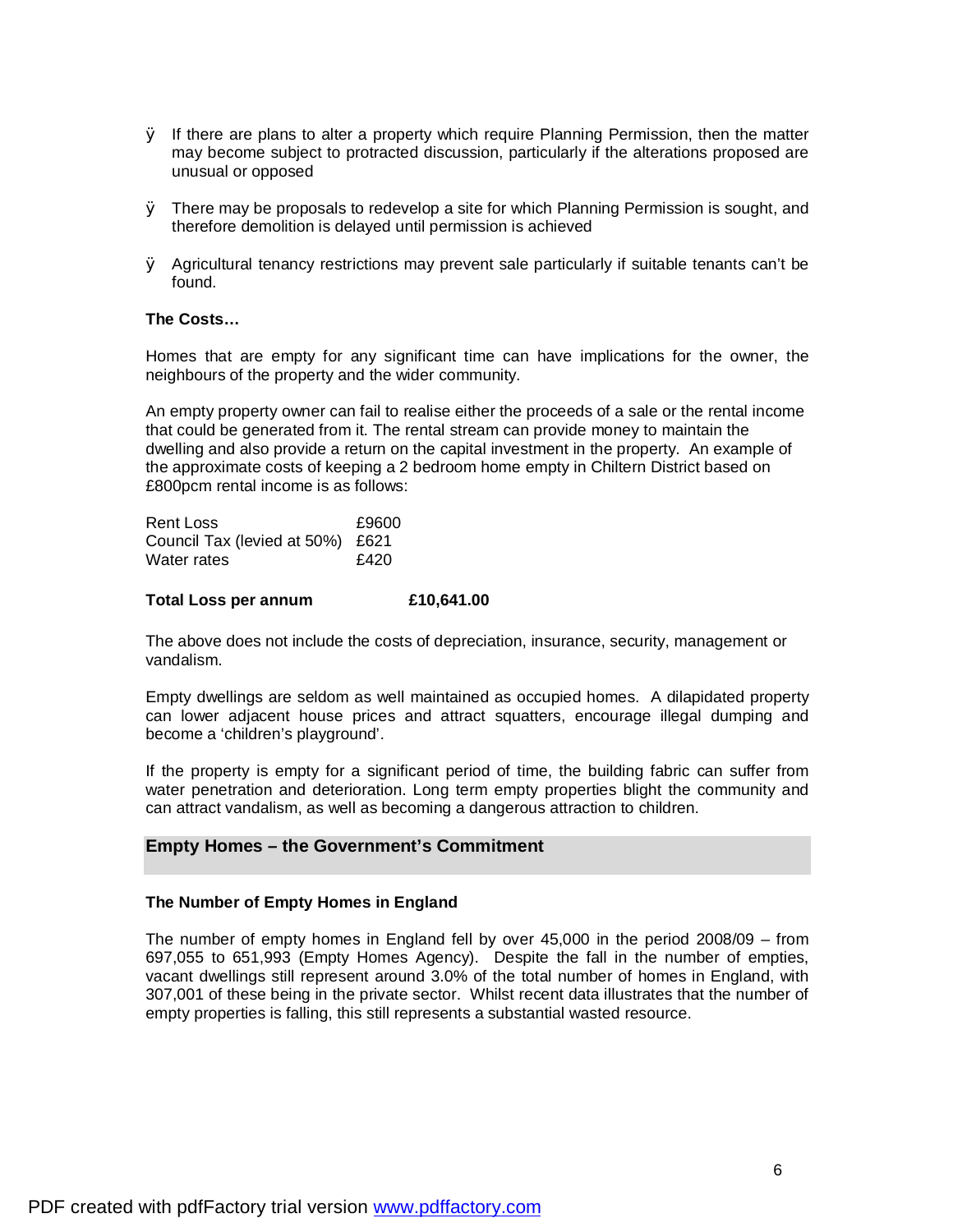#### **Local Authority Legal Powers**

To alleviate this problem, the Government conducted an enquiry into empty homes in 2001. A number of recommendations were made in the House of Commons Select Committee Report, including improving the quality of the data for work on empty properties, integration of the empty properties strategy within the wider housing strategy and harmonisation of Value Added Tax (VAT) rates.

Following the enquiry, a number of measures have been introduced to monitor the level of empty homes and encourage local authorities and property owners to return vacant dwellings back to use. These measures can be summarised as follows:-

#### **Council Tax Legislation (under The Local Government Act, 2003)**

The Local Government Act 2003 empowers the Council Tax Billing Authority to reduce the discount on second homes and long-term empty dwellings. **A long-term empty dwelling is defined as a substantially unfurnished property that is unoccupied**.

Such properties are exempt from any charge for up to six months or, in some cases, twelve months. However, under The Local Government Act 2003 the Billing Authority can resolve to levy a Council Tax of up to 100% in respect of these properties once the exempt period has expired.

The Local Government Act 2003 also made changes which enable Council Tax information to be shared between local authority departments, to help identify vacant dwellings or assist in bringing them back into use. The information that can be shared is limited to an individual's name, address or telephone number but is a significant development when trying to 'join up' action between partners.

#### **Value Added Tax (VAT)**

The liability for VAT has been reduced from 17.5% to 5% for the renovation of dwellings that have been empty for 2 years or more, and to 0% for renovating dwellings which have been empty for more than 10 years in order to encourage their re-use.

#### **The Housing Strategy Statistical Appendix (HSSA)**

The HSSA for local authorities collects information on the number of empty dwellings in the District, and the number that have been vacant for more than six months. This information is submitted annually to the Government.

#### **Legal Powers**

Furthermore there are a number of additional legal powers available to local authorities to encourage a reluctant owner to consider alternative courses of action (other than leaving the property empty). These powers are listed in Appendix A. Enforcement action could involve a number of Council departments, acting in partnership to resolve the matter.

The coalition Government's Draft Structural Reform Plan (July 2010) states that they will be reviewing and developing options to bring more empty homes back into use, working with local authorities and housing associations and some of the property owners, neighbours and others affected.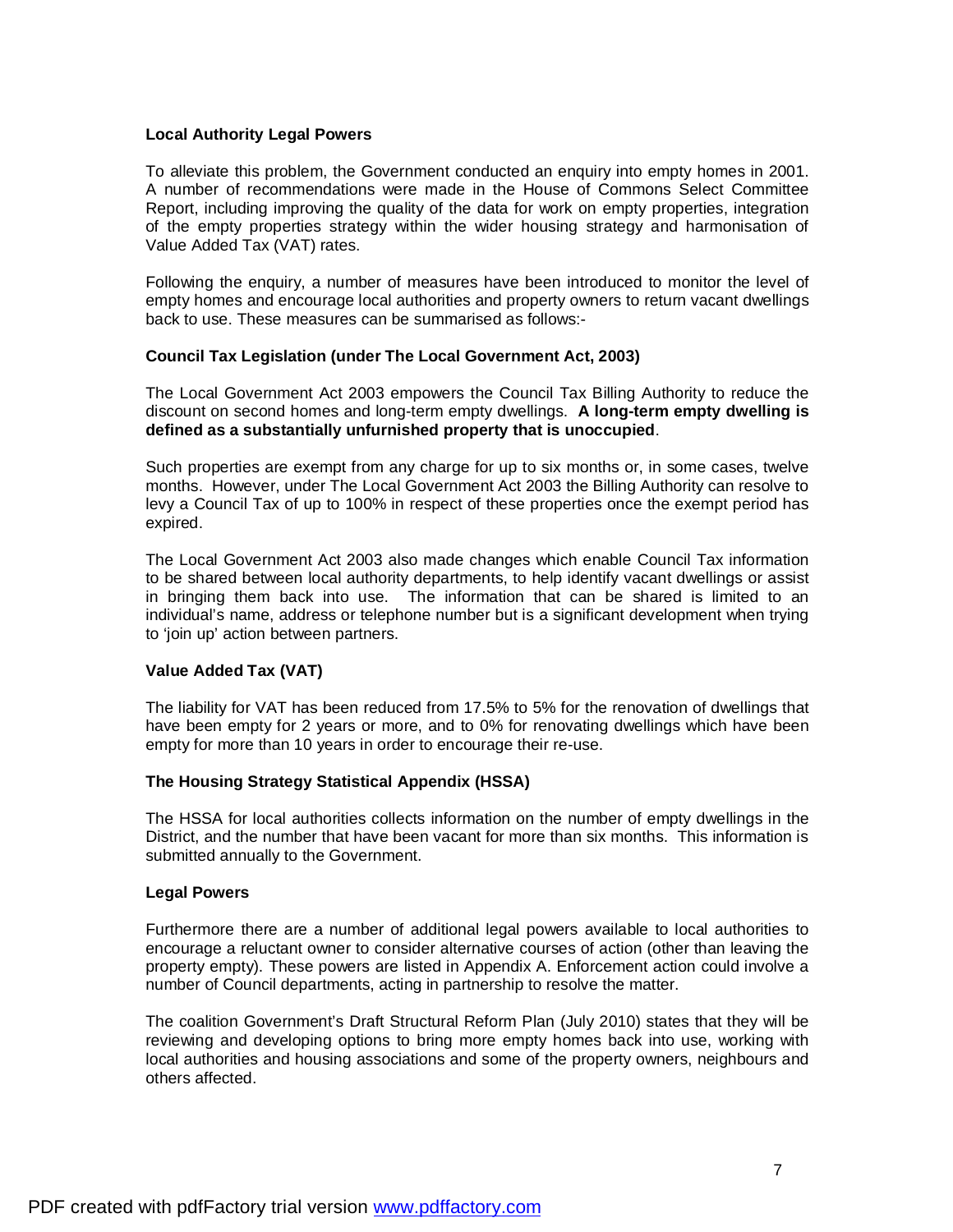#### **Chiltern District Council's Commitment to Empty Properties**

#### **Chiltern District Sustainable Community Strategy 2009-2026**

The latest Chiltern Sustainable Community Strategy identified five broad themes covering challenges and priorities in the district:

- Thriving Economy
- Sustainable Environment
- Safe Communities
- Health and Wellbeing
- Cohesive and strong Communities

#### **Objectives**

In addition to the community strategy priorities above, Chiltern District Council identified three key objectives, which will drive its future direction from 2009 - 2026. The Council's work in tackling empty dwellings impact on each objective as follows:

#### **Objective 1: Efficient and effective customer focussed services.**

*- Our work in the empty properties sector is regularly monitored to ensure that the service we are providing is both accurate and efficient. We are committed to providing high quality information and services to empty property owners. The District Council offers a landlord's decent homes equity loan of up to £20,000 to help meet the major cost of repairs to a property in addition to various letting options and general advice.* 

#### **Objective 2: Safe and healthy and cohesive communities.**

*- This will involve returning flats over shops back into use, encouraging owners to let to persons off the Housing Register and ensuring that attention is focussed on long-term empty properties.* 

#### **Objective 3: Conserve the environment and promote sustainability.**

*- Returning empty properties back to use will be of benefit to the surrounding environment. In extreme cases, vacant dwellings can become a target for graffiti, vandalism and squatters in addition to being an eyesore and reducing the value of surrounding properties. The re-use of existing stock would also reduce the need to develop green field sites.* 

A focused strategy and structured programme on returning empty properties back to use will help to meet the aims and priorities outlined in this section.

#### **Progress to date**

In January 2003, Chiltern District Council bid for external resources in partnership with Buckinghamshire Community Action, The Countryside Agency (now DEFRA), The Housing Corporation, Aylesbury Vale District Council, Buckinghamshire County Council and Hastoe Housing Association to support the Rural Housing Enabler Project. The project operates in the Aylesbury Vale and Chiltern Districts and in Chiltern delivers the programmed work to return empty properties back to use. In addition the Rent Deposit Guarantee (RDG) scheme, being delivered as part of the Public Service Agreement also contributes to returning empty dwellings back to use, by enabling tenants on low incomes to access private accommodation without having to outlay capital for the deposit.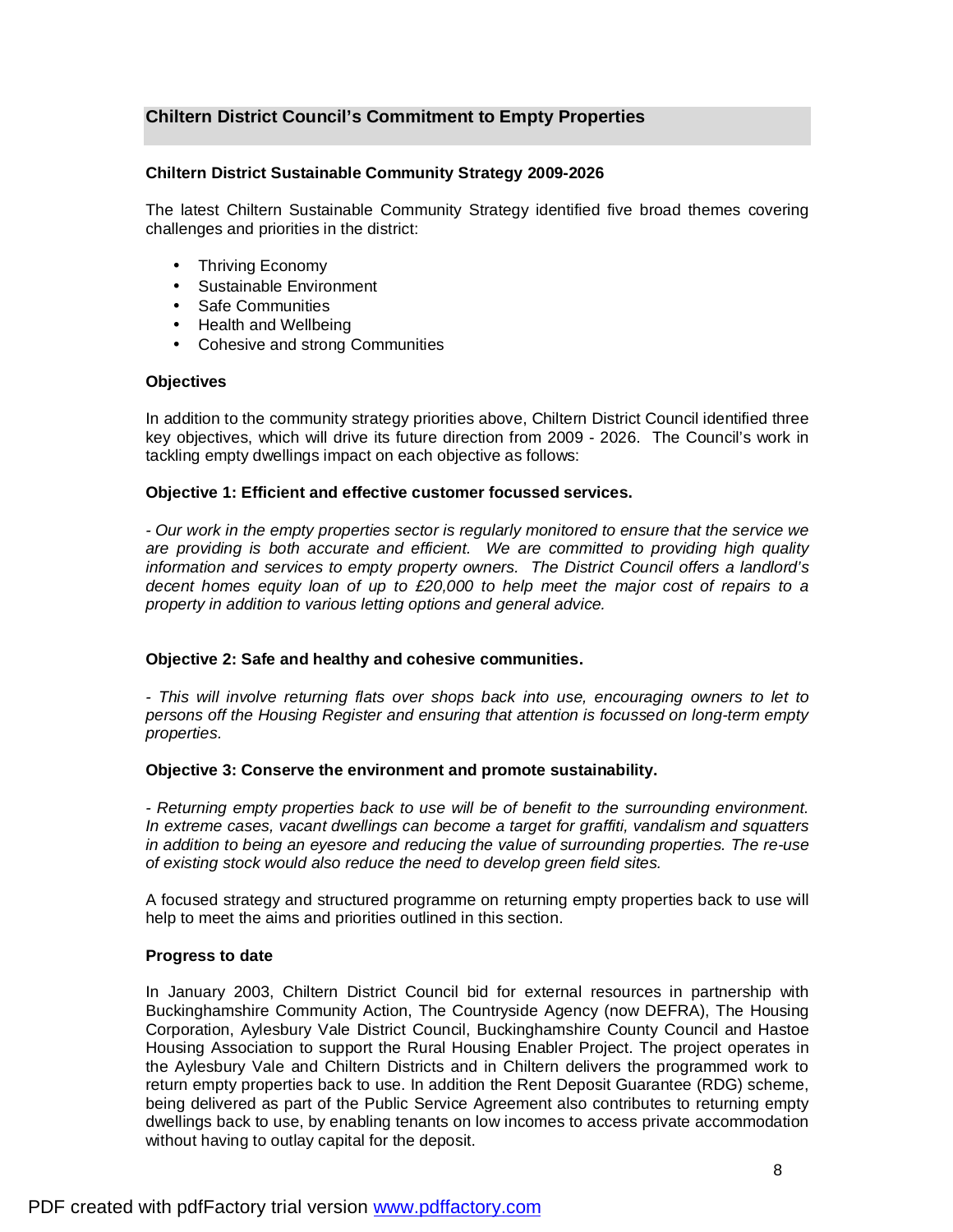The success of the project is reflected in the number of properties that have already been returned to use, see table below:

| Year    | <b>Target</b> | <b>Actual</b> |
|---------|---------------|---------------|
| 2003/04 | 10            | 15            |
| 2004/05 | 15            | 28            |
| 2005/06 | 20            | 40            |
| 2006/07 | 40            | 102           |
| 2007/08 | 40            | 74            |
| 2008/09 | 55            | 126           |
| 2009/10 | 55            | 140           |
| Total   | 235           | 525           |

In 2005 the Rural Housing Enabler Projects running throughout the country were evaluated by the CLA, with the Chiltern project being identified as a successful example. A 2008 report by Bucks County Council Overviews and Scrutinies Committee acknowledged the importance of getting empty homes back into use and the Task group identified areas of best practice by Chiltern District Council. The importance of the project is reflected in the Council's continued financial support for the enabler, with funding recently confirmed to extend the post into 2011.

*"The Rural Housing Enabler is an independent broker, ensuring that these links are maintained through case conferences, updates and joint action between Environmental Health, Housing, Planning and Community Safety.* 

*This has proved to be a really good initiative, before the Rural Housing Enabler was appointed it was difficult to find the resources to address the empty homes issue, and the contribution of the RHE has definitely made the difference."* 

*Martin Holt, Head of Health and Housing* 

#### **Graph of Long Term Empty Properties (as at 1st April 2010)**

Chiltern District Council's Empty Property Strategy and Rural Housing Enabler programme has made steady progress. As at  $1<sup>st</sup>$  April 2010, it was estimated by officers using Council tax records that the number of long term private sector empty properties (i.e. those vacant for more than six months) was 476. Included in this figure were 5 dwellings in the ownership of RSLs (Registered Social Landlords).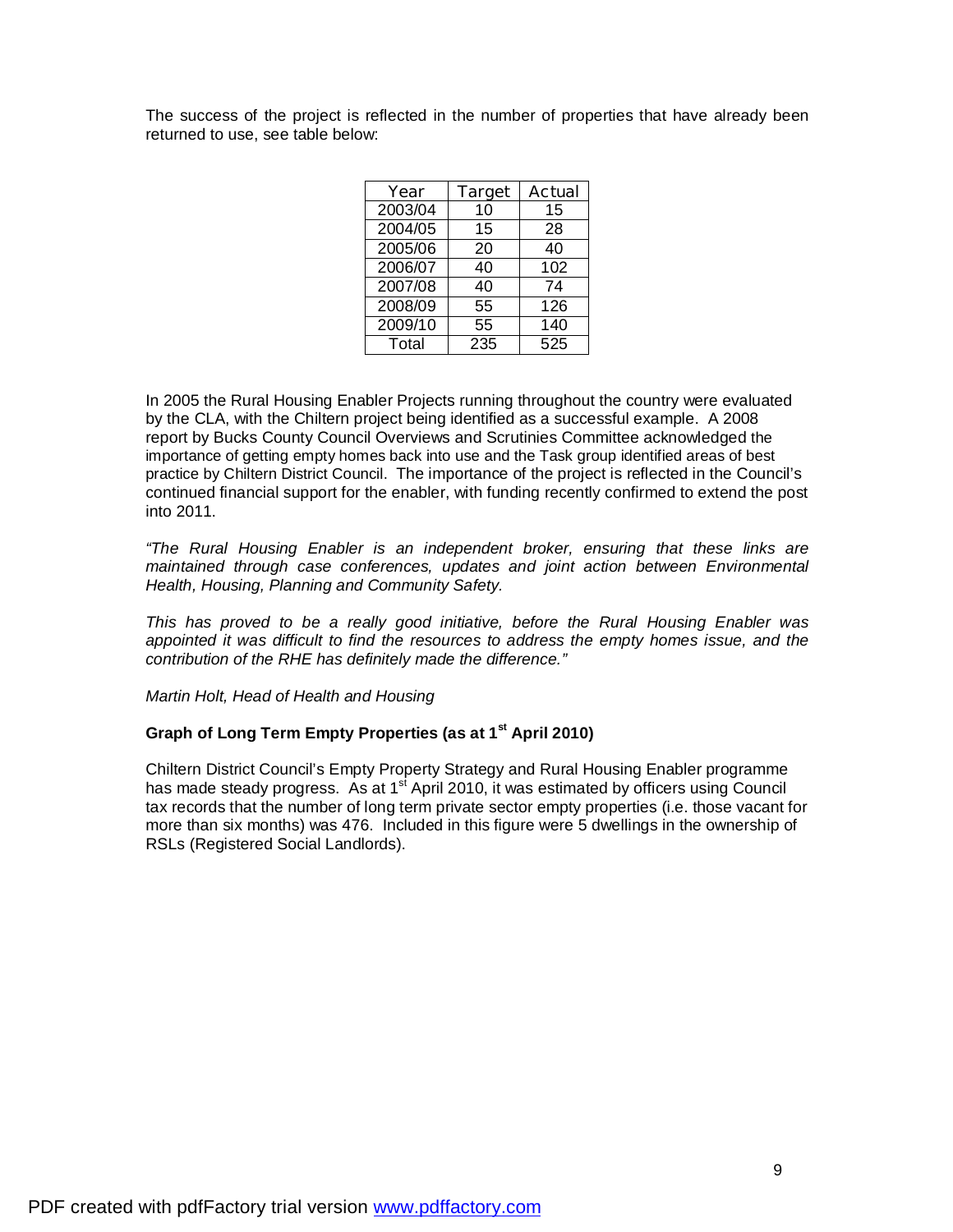*Figure 1: Summary of empty property figures* 



To summarise, the overall number of empty dwellings in Chiltern district has again steadily decreased between April 2009 and March 2010. This at least partly due to the efforts of the Council in supporting owners to return their properties to use (140 dwellings were returned to use through Council intervention in 2009/10).

*Figure 2: Approximate breakdown of 476 long term empty properties* 

- 18 long term empty properties are age restricted or warden assisted
- 18 of the dwellings are new build
- 10 of the dwellings are annexes
- 5 properties are owned by the Paradigm Housing Group.
- It is too difficult to estimate how many properties are awaiting sale or a tenant at any one time.

All of the above figures are estimates; however it is fair to say that a sizeable proportion of the 476 dwellings vacant for over six months are empty for reasons where the Council would not normally intervene to return them to use. Additionally, it is likely that some of the remaining 402 properties (from the overall figure of 878 listed - see table above) will have recently been re-occupied and Council Tax accounts have not yet been updated to reflect the change. The Council is already aware of the remainder of the long term empty properties and is taking action to secure their return to use, including providing financial assistance to help bring empty properties up to a decent standard and letting options such as the RDG scheme and private sector leasing.

The Council is also keen to focus on those long term empty properties where officers have attempted to contact the owner (through letters and questionnaires) and no response has been received. The Empty Dwelling Management Orders (EDMOs - see below) will hopefully play a key part in encouraging owners to take action.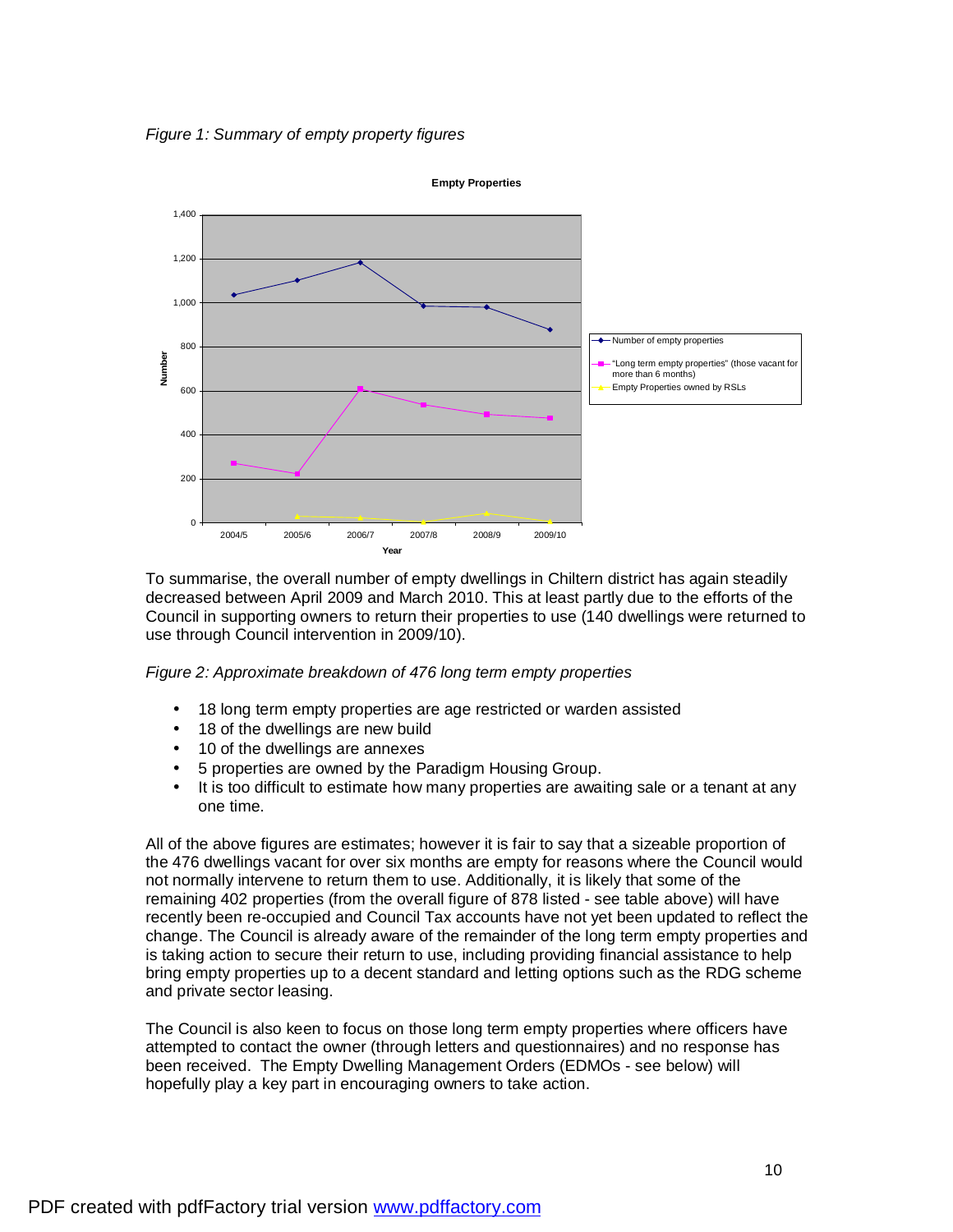Whilst there are properties standing empty, the Council's list of people seeking suitable homes, including social housing tenants looking to transfer, continues to grow. At the 1<sup>st</sup> April 2010, there were 2,078 households on the Housing Register, which is a list of people seeking and eligible for assistance with housing by the District Council.

#### **Involving Partners**

We have sought to identify key partners who can contribute to the delivery of an empty homes strategy. However, we recognise that there are likely to be other agencies, organisations and individuals who can contribute. We continue to welcome wider participation from other partners who believe that they can help in the delivery of this strategy and the achievement of our aims. The list of current partners includes:

| <b>Buckinghamshire County Council</b>                                 | <b>Thames Valley Police</b>            |
|-----------------------------------------------------------------------|----------------------------------------|
| Paradigm Housing Group                                                | <b>Aylesbury Vale District Council</b> |
| Parish and Town Councils<br><b>Resident and Community Association</b> |                                        |
| <b>Private Landlords</b>                                              | <b>Local Letting Agents</b>            |
| <b>Community Impact Bucks</b>                                         | <b>Registered Social Landlords</b>     |
| The Homes and Communities Agency                                      | <b>Primary Care and Health Trusts</b>  |

#### **Legislation and initiatives – Empty Dwelling Management Orders (EDMOs) and Private Sector Leasing**

#### **What is an EDMO?**

EDMOs came into force in 2006 (following the Housing Act 2004) and enable Chiltern District Council to take over temporary management of longer term unoccupied houses and flats so that they can be let out to tenants. Properties will revert to their owners on an agreed date or sooner if the owner so requires, provided due notice is given and arrangements to repay any reasonable costs incurred by the council are settled.

There are two types of EDMOS: - "Interim" (that last up to 12 months) and "Final" (that last up to 7 years).

For each type of EDMO, the role of the Paradigm Housing Group will be:

**Interim EDMOs** - To work with Chiltern District Council once an interim order has been made by:

- identifying any renovation works required and preparing Schedules and costs for the works, and complete works necessary for occupation
- agreeing the type of rental most appropriate to each property, i.e. market rent or the level of sub-market rent,
- preparing the management Schedule for a future Final EDMO should it be required,
- managing any tenancies made with the consent of the owner during the period of an interim order.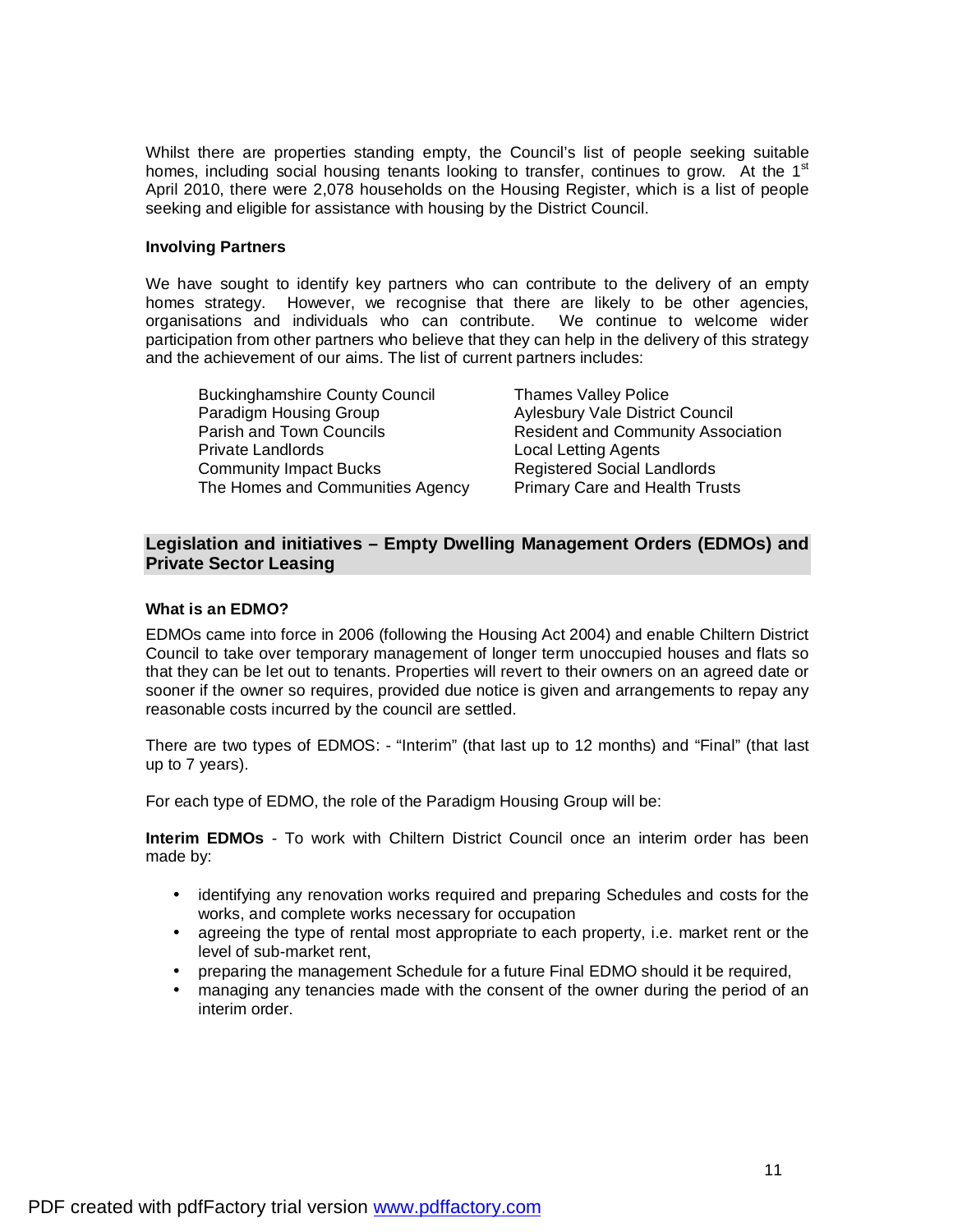**Final EDMOs** - To work with the council through the period of final orders by:

- managing the properties on behalf of the council in accordance with the property's Management Scheme,
- completing any renovation works necessary for the occupation of each dwelling,
- completing any repairs or other works necessary during the period of the orders,
- granting and managing tenancies for the properties including the collection of rents,
- keeping full accounts of income and expenditure for each property managed and making any necessary payments including those to the displaced proprietor and any other third parties,
- reviewing the operation of each EDMO and management scheme with the authority.

All the management and administration costs for inclusion in the individual management schemes will be agreed in outline within the overall contract for these services. Specific management costs will be agreed for each property at the time of making either an interim or final EDMO, taking into account the differences in management requirements for each property.

#### **All management costs, any renovation costs and any compensation payable to 3rd parties are expected to be covered by the rents received whilst managing the properties.**

When the full amount has been recovered, the property would revert back to the owner in a fit state to continue to allow the property to be rented out. During the intervening period the council would offer the owner training on becoming a landlord or advice on lettings agencies to ensure that the property remains in use.

To make the scheme more attractive to landlords, the council might offer a longer lease but during that period the owner of the property would also receive a small rental income. The council would have the nomination rights for the property for a longer period and the Housing Waiting List would be reduced. This scheme therefore has potential benefits for all parties.

#### **Current Position**

#### **Private Sector Leasing**

Chiltern District Council is continuing to research the possibility of working with a Registered Social Landlord (RSL) to deliver a Private Sector Leasing Scheme in Chiltern. This involves the housing association leasing properties from private owners for periods of up to 5 years and then letting the properties to persons from the Housing Register. As Paradigm acts on the Council's behalf in managing the Chiltern District Housing Register, the Paradigm Housing Needs Team will have a key role in identifying and nominating prospective tenants for these properties. The Council will want to work with the RSL partner to ensure that:

- (i) sufficient potential tenants have been identified for the scheme, and
- (ii) effective arrangements are in place to ensure that nominations are made within the required timescales set down in the agreement between the Council and the housing association.

More information on this initiative can be requested directly from a member of the Housing & Community Team.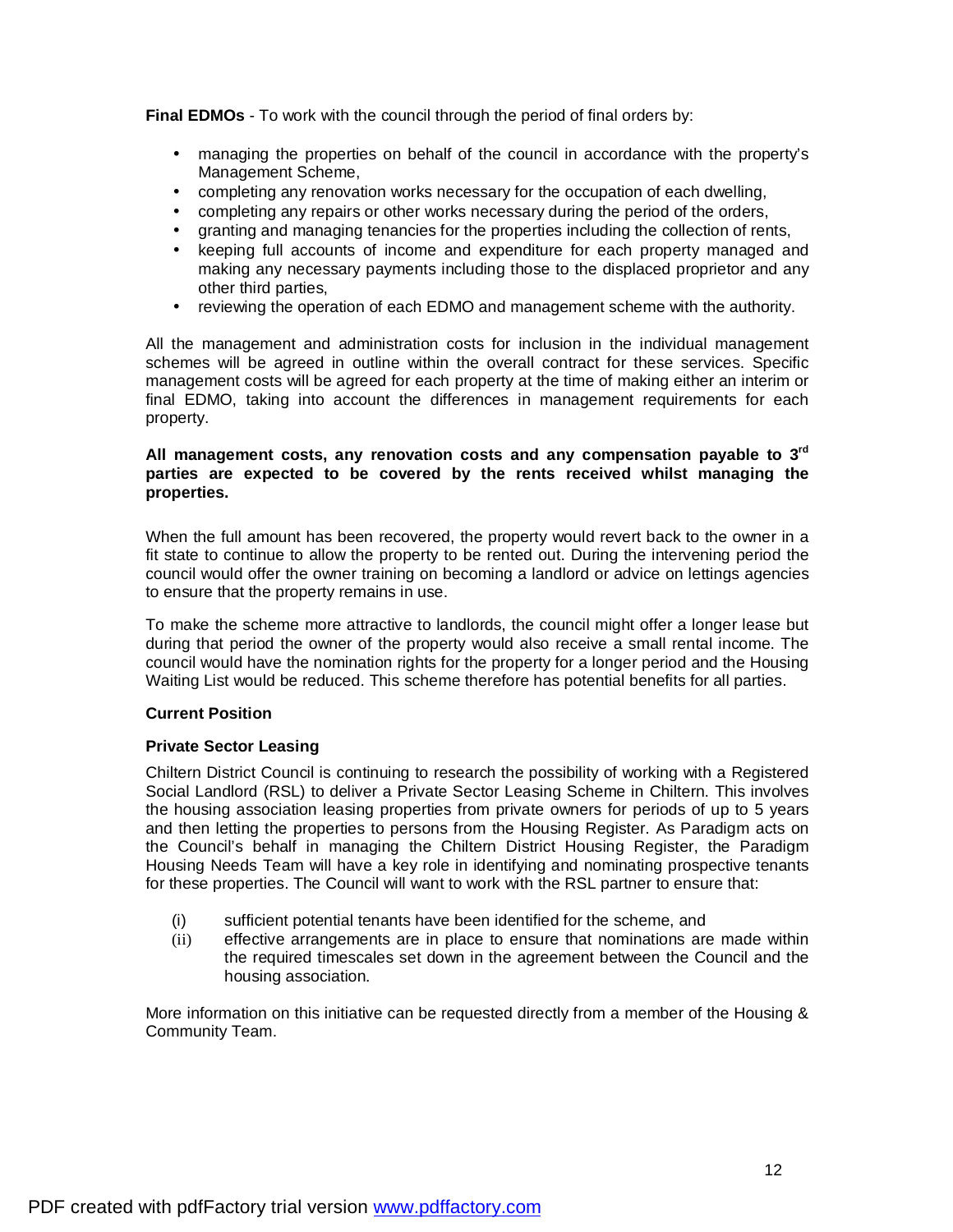### **Chiltern District Council Actions**

#### **1. Information on Empty Homes**

In order to actively work to return empty homes back to occupation, information is required to identify the properties.

To date there has been a reliance on Council Tax records, which provide information on the total number of empty homes at any given time as well as those that have been empty for six months or more. This information is forwarded to the Housing and Community Team on a monthly basis.

#### **Action:**

- We will continue to respond to information provided by neighbours of empty properties.
- We will continue to share Council tax information to identify empty property owners.
- We will continue to write to owners of all long-term empty properties, enclosing a questionnaire to find out why the property is empty. Where necessary, we will offer the owner advice and information leaflets on the services we offer (see section 3).
- We will serve a requisition for information notice on persons with an interest in the property. This is a formal request issued by the Council requesting information regarding the ownership details of the dwelling.
- We will seek to form partnerships with Parish Councils and other Agencies to help with the identification of empty homes and their owners.
- We will raise awareness of empty properties within District Council departments that have a 'visiting' function. This will include departments that have an active role in returning empty properties back to use such as Council Tax, Environmental Health and the Planning Department.

#### **2. Research to Establish Reasons Why Homes Are Empty**

Knowledge of why the property is empty is essential if we are to return it back to use. Not only will the information assist us in finding mechanisms to bring the dwelling back to use, but it may prove useful in the wider application of preventative action.

The simplest process is to send a series of letters accompanied with questionnaires to each of the empty property owners supplied by Council Tax. Those that have been empty for more than six months are likely to require action to bring about a change.

We started this exercise in September 2003 and it is considered to be the most appropriate method in researching why properties are empty.

#### **Action**

- We will write an initial letter to all property owners who own a dwelling, which has been vacant for six months or more. The letter will contain a questionnaire asking the owner to provide some background information on the property; when the dwelling was last occupied, how many bedrooms it has, the property type, why the property is empty, what condition it is in and how the owner intends to return it to use.
- We will include a leaflet containing help and advice on returning the property to use and a Freepost envelope
- We will carry out visits to empty properties to assess their potential for re-use.
- A second letter will be sent following this visit urging the owner to respond by completing the questionnaire mentioned above.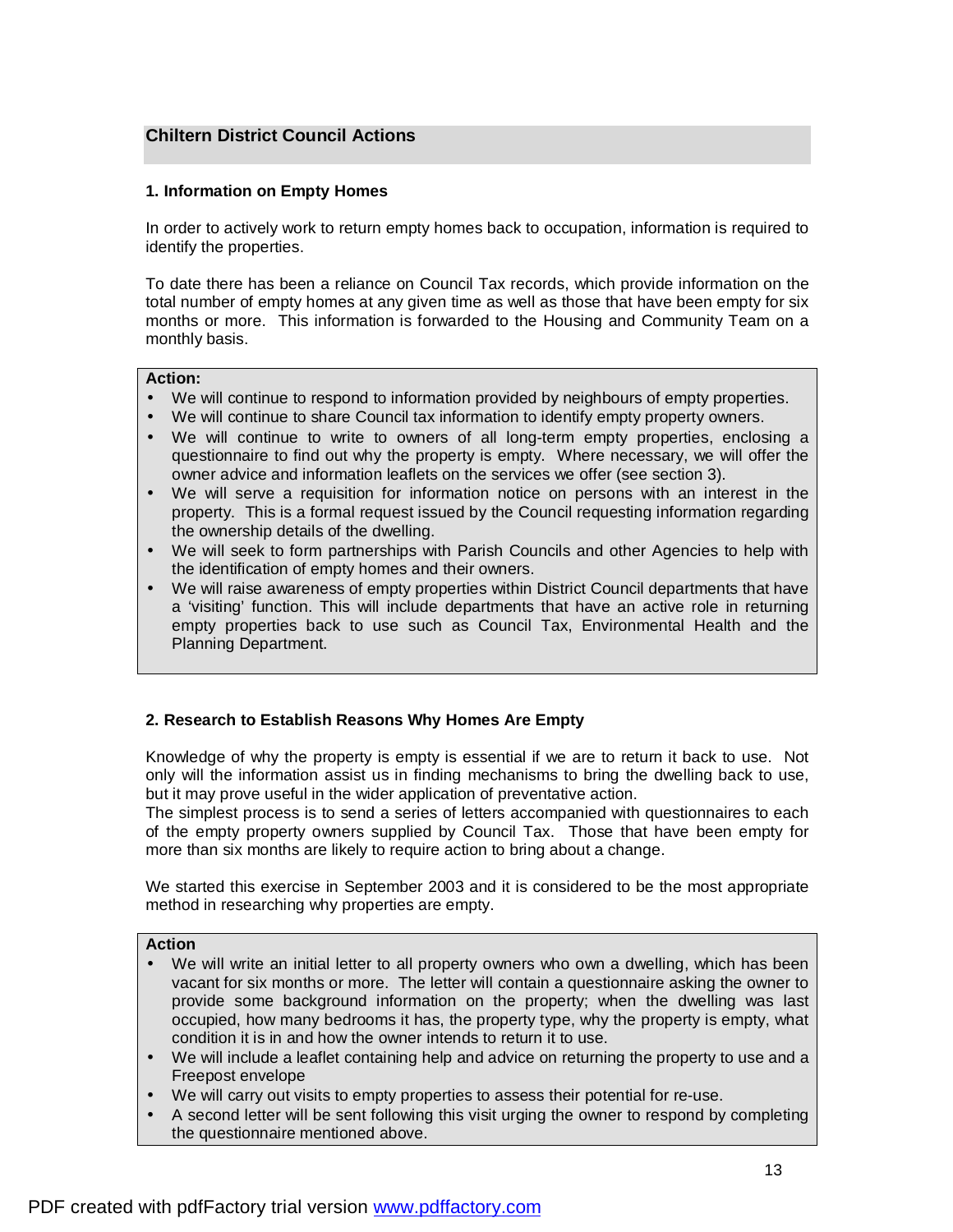- If no response is received from the second letter within a reasonable time of it being sent, a third and final letter will be sent to the owner.
- Where an owner has not responded to our letters and has declined to cooperate or communicate, we will send further letters detailing enforcement options. We may serve a requisition for information

#### **3. Provision of Information regarding Empty Properties**

It is important that owners of empty properties can readily obtain information and advice on the choices that are available to them in returning a property back to use.

A wide range of basic information leaflets can be distributed to empty property owners within an easily obtainable package to answer common questions. Leaflets and information packs have been produced containing information on a range of ways to return properties back into use, from sale and letting to working with Housing Associations. A number of leaflets are also available covering taxation issues, guidance on tenancies, furniture and gas safety and energy efficiency. These leaflets are distributed to the owners of empty properties on request.

Articles published in the Bucks Advertiser and Chiltern Chronicle can help to highlight the advice and assistance available for empty property owners. Empty homes information can also be obtained on the Web site [www.chiltern.gov.uk](http://www.chiltern.gov.uk) or directly from an officer in the Housing & Community team.

#### **Action:**

- We will distribute leaflets providing information on empty homes to the owners of properties that have been vacant for over six months.
- Members of the Housing and Community Team will provide informal advice and information to empty property owners over the telephone or by email.
- The Housing and Community Team Officers can provide information on the landlord's decent homes equity loan and letting options. We will advise empty property owners of Housing Association initiatives that may be relevant to their property.
- We will arrange a personal meeting with the property owner to discuss the options available. This can be aided by an internal inspection of the property to assess its condition and potential for re-use.
- We will encourage the provision of a local private lettings register and links to letting agents on the Web site to help households access private rented property.

#### **4. Support for Owners**

We assist empty property owners to access funding and support so that their properties can be brought back into use to meet local housing needs.

Support offered by the Council can be the provision of information to a prospective tenant or landlord, private sector leasing, the provision of a rent deposit to enable a tenant to move in or financial assistance to the Landlords by way of a loan (subject to funds being available) to enable a property to be repaired.

#### **Action:**

- We will continue to seek advice and assistance from our partners on ideas and possible solutions in order to provide support for empty property owners.
- We will offer a landlord's decent homes equity loan where the property requires renovations to make it habitable and where the owner meets the necessary criteria.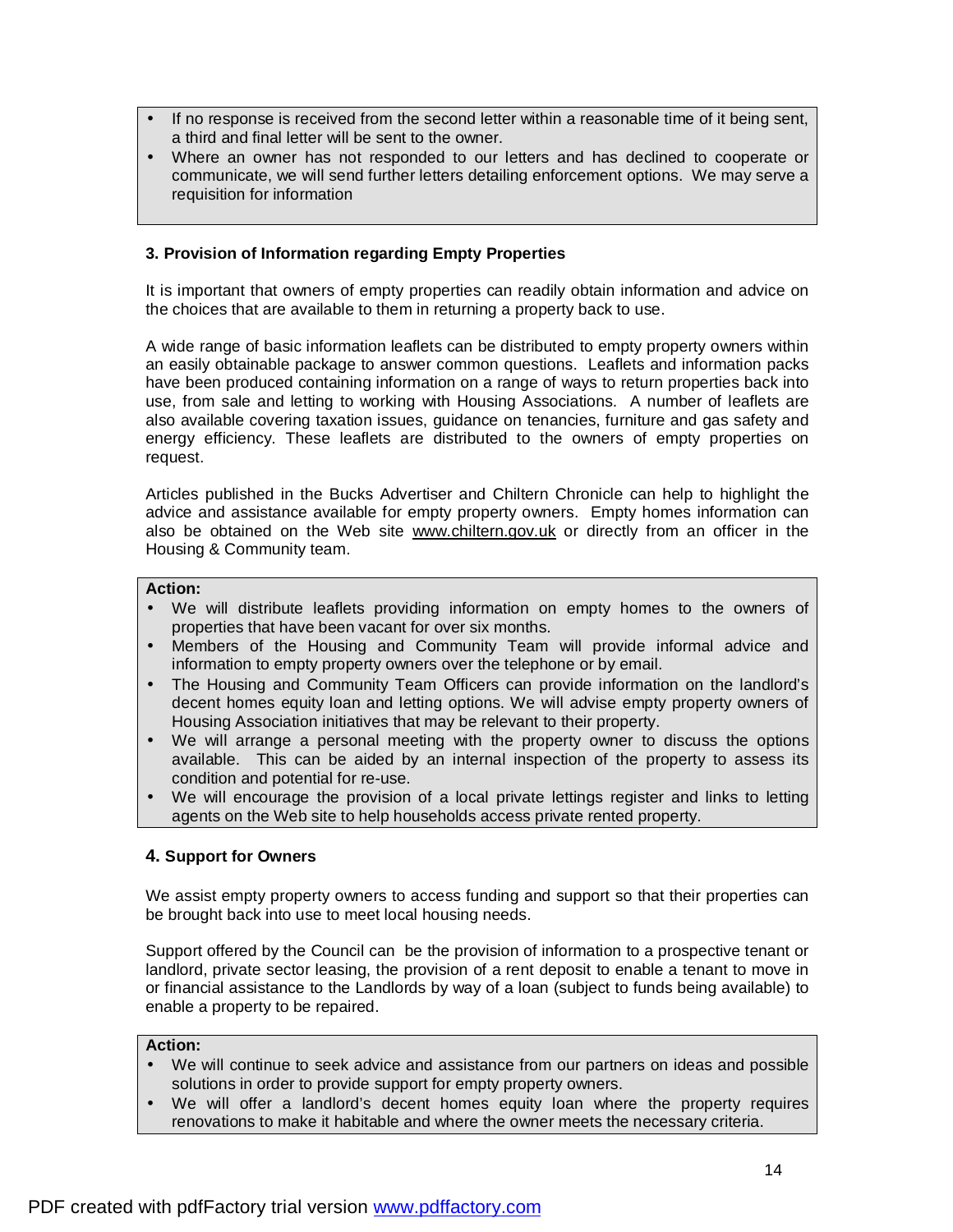- We will work with the Paradigm Housing Group to support the rental process of empty properties. This is particularly relevant with regard to the Council's Private Sector Leasing initiative.
- We will advise landlords on fire safety and housing requirements when converting properties for more intensive use.
- We will offer Council lettings options (such as the Rent Deposit Guarantee Scheme) where the owner is looking to let the property.
- We will continually seek feedback from owners on what help and assistance would encourage them to return their property back into use.

#### **5. Use of Formal Powers**

We will continue to provide information and advice for owners to encourage them to return empty homes back into use. However, when an empty property presents a risk to community safety or public health and there is an absence of progress in resolving matters informally, then we will resort to formal legal action.

The types of action could include a staged approach designed to engage a landlord and demonstrate commitment to return a property to use. This could include the formal abatement of a nuisance, action to require the repair a property, or in extreme cases, serving an Empty Dwelling Management Order (EDMO). Chiltern District Council will use all powers available in order to ensure that properties are not left empty without reason.

#### **Action:**

- If an empty property presents a risk to community safety, or public health, formal legal action will be considered in order to remove that risk.
- Where appropriate Chiltern District Council will investigate serving an EDMO on a long term empty property in accordance with the adopted procedure (see Appendix B).

#### **6. To Maintain an Effective and Meaningful Consultation**

We will work with partners and other district councils to maintain and improve our information on empty properties and Best Practice.

For this strategy to be successful, it will need to be flexible to take account of the dynamic housing market conditions and the changing needs of owners.

To ensure we keep up to date and share best practice with neighbouring authorities we attend the Herts, Beds and Bucks Empty Homes Forum quarterly. Additionally we host a landlord's forum every six months, which advises private sector landlords and housing professionals of new policies or legislation that could affect empty properties.

#### **Action:**

• Ongoing consultation will enable us to keep our stakeholders informed of any changes in the empty property strategy. This strategy will be reviewed on an annual basis to ensure that the information and objectives in the report reflect the current conditions.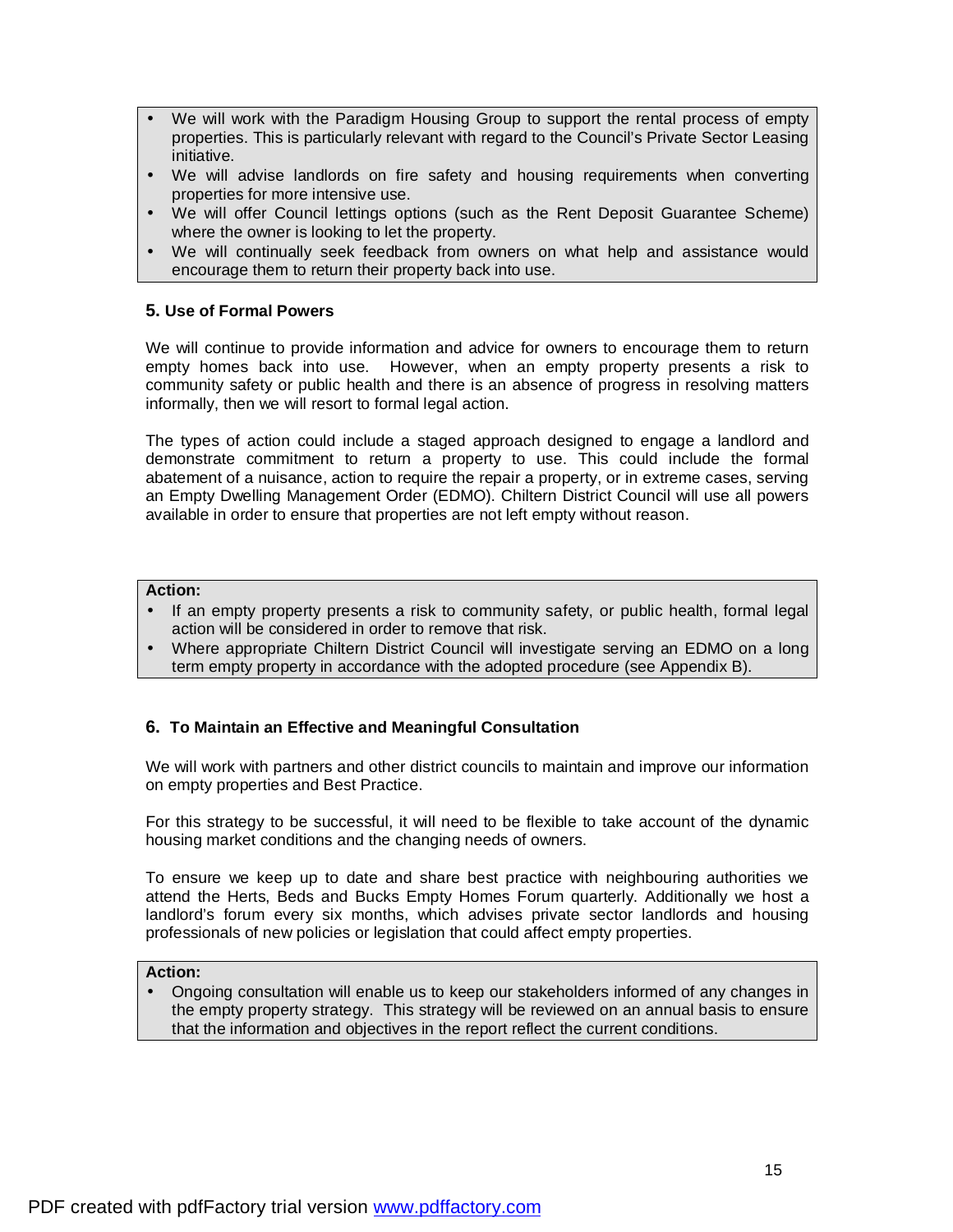#### **7. Changes to Council Tax with regard to Second Homes and Empty Properties**

In response to the changes to Council Tax legislation (outlined on page 8) Chiltern District Council considered the position of second homes and empty homes. Chiltern District Council (along with the other District Councils in Buckinghamshire) decreased the Council Tax discount on second homes from 50% to 10% (from April 2005). The discount on empty properties remains at 50%.

#### **Monitoring and Review**

Monitoring of this strategy is carried by holding regular Housing Team meetings and monitoring via the Council's Local Performance Indicators (including an annual indicator, recording the number of properties returned to occupation following Council action).

#### **Feedback and Comments**

We welcome your views on both this strategy, our progress to date and how we can continue to return empty properties back to use. Please send your comments to:

Mrs Jean Fox Chiltern District Council King George V Road Amersham Buckinghamshire HP6 5AW Tel: 01494 586424 e-mail: [jfox@chiltern.gov.uk](mailto:jfox@chiltern.gov.uk)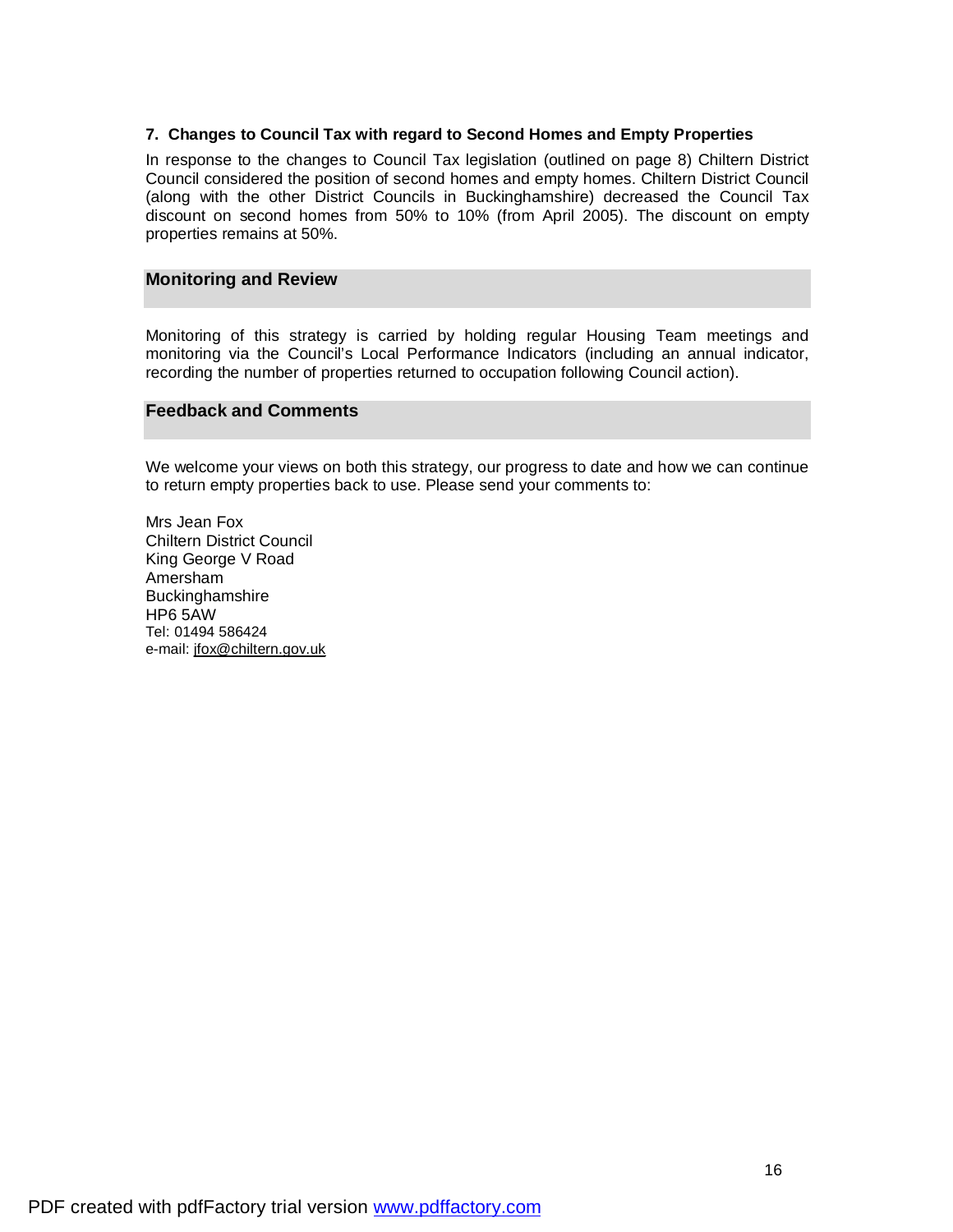# **APPENDIX A**

#### Local Authority Legal Powers

#### **Building Act 1984 (Sections 77 and 78) and Housing Act 1985, (Sections 189 and 190)**

Both of these acts refer to properties that are considered to have dangerous or dilapidated structures or are unfit for Human Habitation. This legislation enables local authorities to request the owner to make the property safe (Building Act Section 77) or enable local authorities to take emergency action in order to make the building safe (Building Act Section 78). Sections 189 and 190 of The Housing Act 1985 apply if the property is unfit for human occupation, or in other cases of serious disrepair.

#### **Local Government (Miscellaneous Provisions) Act 1976, (Section 35), Building Act 1984 (Section 59 and 76), Public Health Act 1961 (Sections 17 and 34), Prevention of Damage by Pests Act (Section 4), Public Health Act 1936 (Section 83), and Environmental Protection Act 1990 (Section 80)**

In some cases an empty property maybe attracting vermin following illegal dumping, or be the source of access to rodents from the sewerage system. Alternatively gutters and building structures may be causing water penetration into neighbouring properties. These acts enable local authorities the power to ensure that the owner addresses the problem.

#### **Public Health Act 1961 (Section 34 – see above), Town and Country Planning Act 1990 (Section 215) and Building Act 1984 (Section 79)**

These acts only concern unsightly land and properties that affect the amenity of an area. It is a fact that empty properties can become an eyesore and attract vandalism and squatters as well as having a detrimental affect on the surrounding community. This legislation is in place to ensure that an owner (where necessary) removes waste from the property and/or improves the external appearance of a property, particularly where it affects the amenity of the area through its disrepair.

#### **Section 17 of the Crime and Disorder Act, 1998**

Section 17 of the Crime and Disorder Act 1998 places a general duty on every local authority "without prejudice to any other obligation imposed upon it… to exercise various functions with due regard to the likely effect of the exercise of those functions on, and the need to do it all reasonably can prevent crime and disorder in its area." In short, this means that Chiltern District Council's Empty Property Strategy must be considered from the standpoint of its potential contribution to improving community safety. The council will consider using its powers under antisocial behaviour legislation to assist in returning an empty dwelling back to use where there is evidence of vandalism and other such behaviour.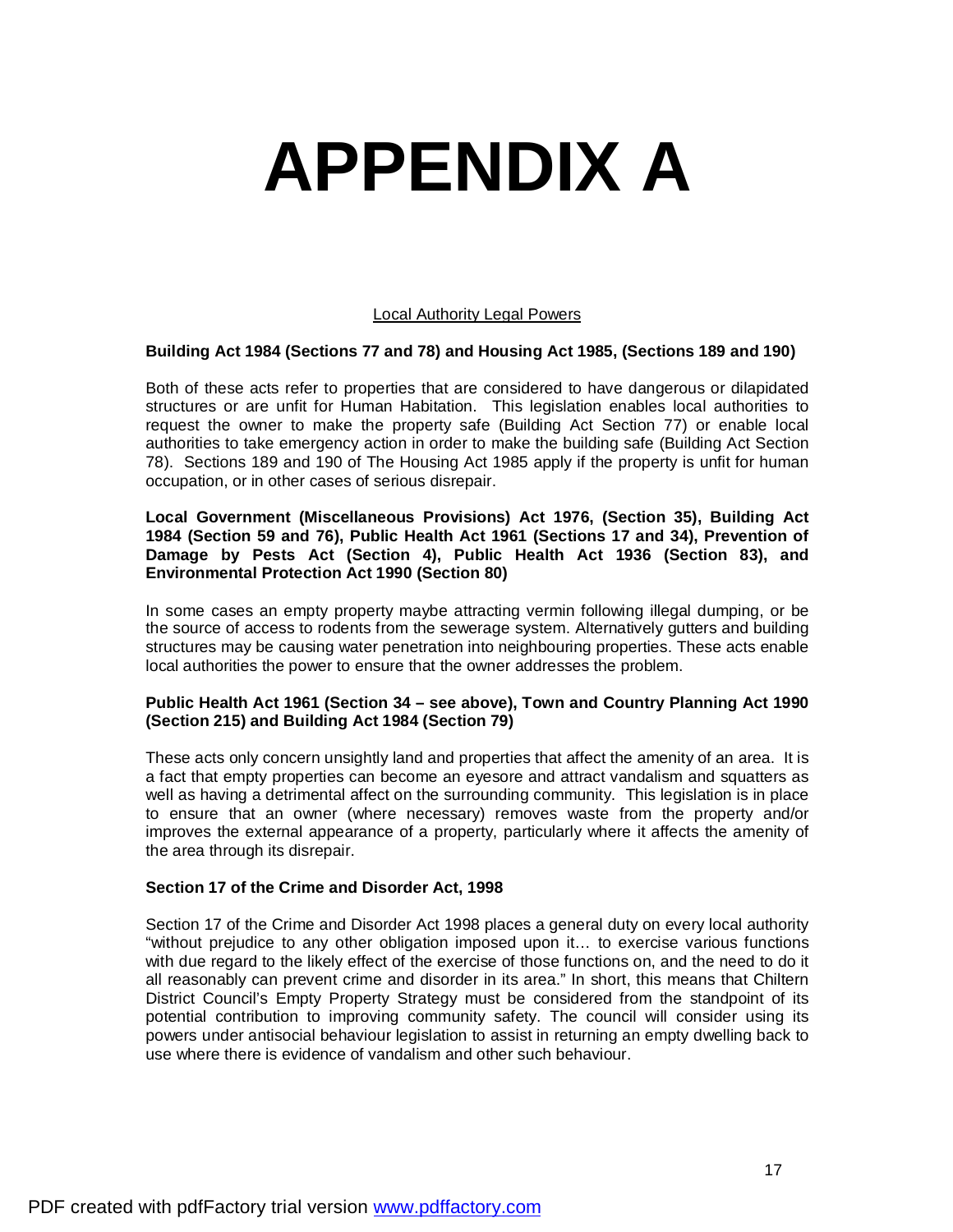## **APPENDIX B**

Chiltern District Council Empty Dwelling Management Order (EDMO) Procedure (Devised in partnership with the Herts, Beds and Bucks Empty Homes Forum)

#### **Specific Exemptions**

| <b>Exemption</b>                                                  | <b>RPT Discretion?</b> |
|-------------------------------------------------------------------|------------------------|
| Former owner occupiers temporary absence                          | Yes                    |
| Second Home                                                       | Very little            |
| <b>Holiday Home</b>                                               | No                     |
| Undergoing repairs and improvements                               | Yes                    |
| <b>Outstanding Planning Permission / Building Regs</b><br>consent | Yes                    |
| On market for sale or letting                                     | No                     |
| First six months after probate granted                            | No                     |
| Owner giving / receiving care                                     | ?                      |

#### **Additional Specific Exemptions**

| <b>Exemption</b>                                                                                         | <b>RPT Discretion?</b> |
|----------------------------------------------------------------------------------------------------------|------------------------|
| Dwellings normally occupied by a minister of religion<br>as a residence from which to perform his duties | <b>No</b>              |
| Dwellings where the owner's absence is for the<br>purpose of giving or receiving care                    | N <sub>0</sub>         |
| Dwellings where the mortgage lender is in possession<br>under the mortgage                               | <b>No</b>              |
| Dwellings that cannot be occupied due to criminal<br>investigation proceedings                           | <b>No</b>              |
| Dwellings subject to a court order freezing the<br>property of the relevant proprietor                   | <b>No</b>              |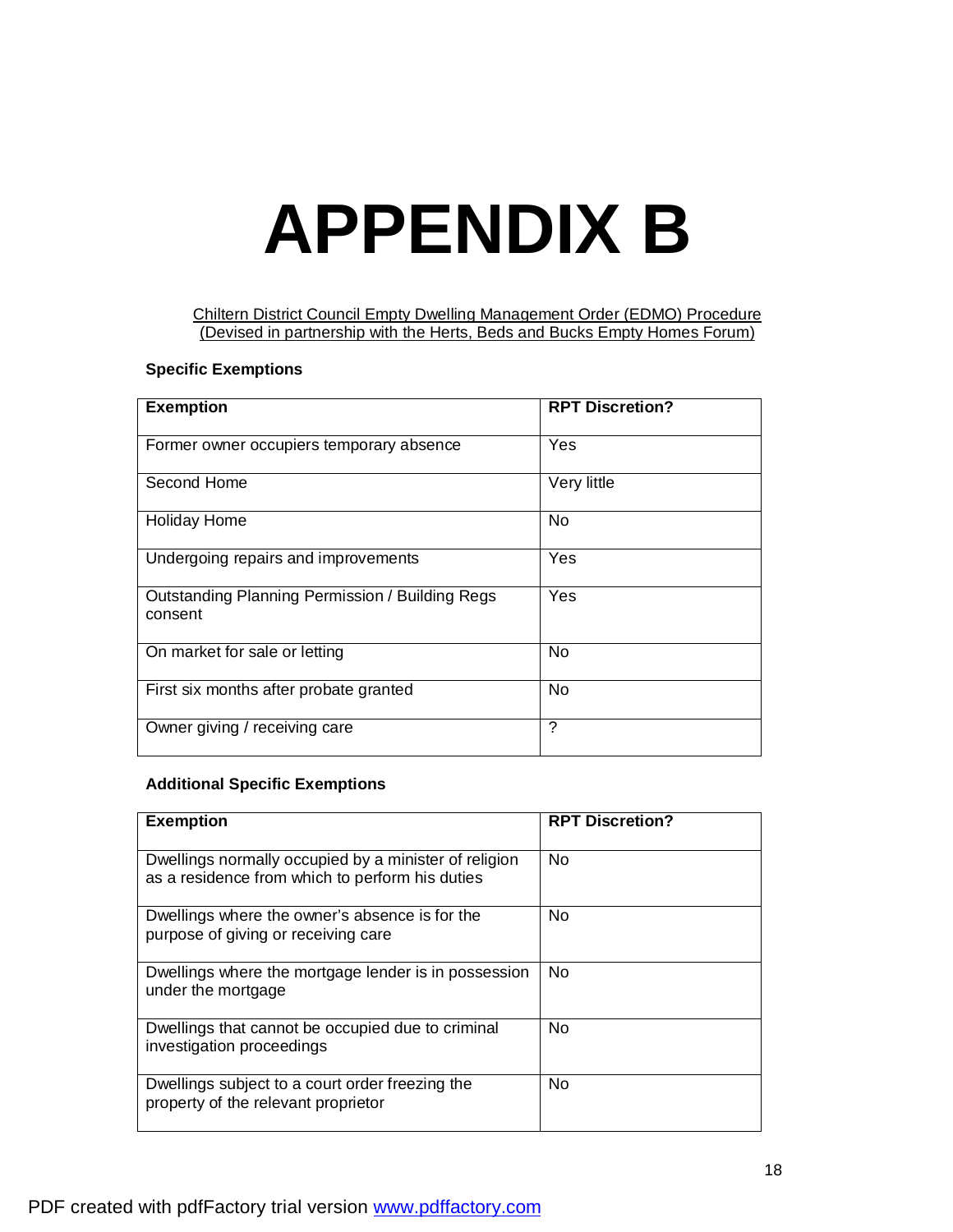| Dwellings where the owner is a serving member of the<br>armed forces and the absence is a result of that<br>service                | N <sub>0</sub> |
|------------------------------------------------------------------------------------------------------------------------------------|----------------|
| Dwellings normally occupied by an employee in order<br>to perform the duties required under the terms of an<br>employment contract | N <sub>0</sub> |
| Dwellings that are comprised in an agricultural holding<br>or a farm business tenancy                                              | No             |

#### **Abbreviations**

| RHE         | <b>Rural Housing Enabler</b>          |
|-------------|---------------------------------------|
| <b>HCO</b>  | <b>Housing Choice Officer</b>         |
| CТ          | <b>Council Tax</b>                    |
| <b>HHH</b>  | Head of Health & Housing              |
| <b>PHO</b>  | <b>Principle Housing Officer</b>      |
| <b>PSHO</b> | <b>Private Sector Housing Officer</b> |
| <b>PHG</b>  | <b>Paradigm Housing Group</b>         |
| F           | Finance                               |
| <b>CDC</b>  | <b>Chiltern District Council</b>      |
| <b>LDS</b>  | Legal & Democratic Services           |
| RPT         | <b>Residential Property Tribunal</b>  |

## **1. Before making an Interim EDMO**

| Ref  | <b>Action</b>                                                                                                                                                                          | <b>By</b>  | <b>Housing</b><br>Act<br>Reference |
|------|----------------------------------------------------------------------------------------------------------------------------------------------------------------------------------------|------------|------------------------------------|
| 1.01 | Establish if the dwelling falls within one of the<br>exemption categories above (e.g. second homes,<br>properties undergoing renovation etc)                                           | <b>RHE</b> |                                    |
| 1.02 | Make reasonable efforts to notify the owner that<br>CDC is considering such action (e.g. through<br>Uniform Letter process)                                                            | <b>RHE</b> |                                    |
| 1.03 | Ascertain whether the owner intends to take steps<br>to secure the occupation of the dwelling and there<br>is no prospect that the dwelling will become<br>occupied in the near future | <b>RHE</b> |                                    |
| 1.04 | Undertake a balancing exercise between the rights<br>of the owner and the interests of the wider<br>community                                                                          | <b>RHE</b> |                                    |
| 1.05 | Confirm that the dwelling has been wholly<br>unoccupied for at least six months (e.g. cross<br>reference with Council Tax Information)                                                 | RHE/CT     |                                    |
| 1.06 | Establish there is reasonable prospect that the<br>dwelling will be occupied once the order is granted,<br>by looking at local market conditions (i.e. cross                           | <b>HCO</b> |                                    |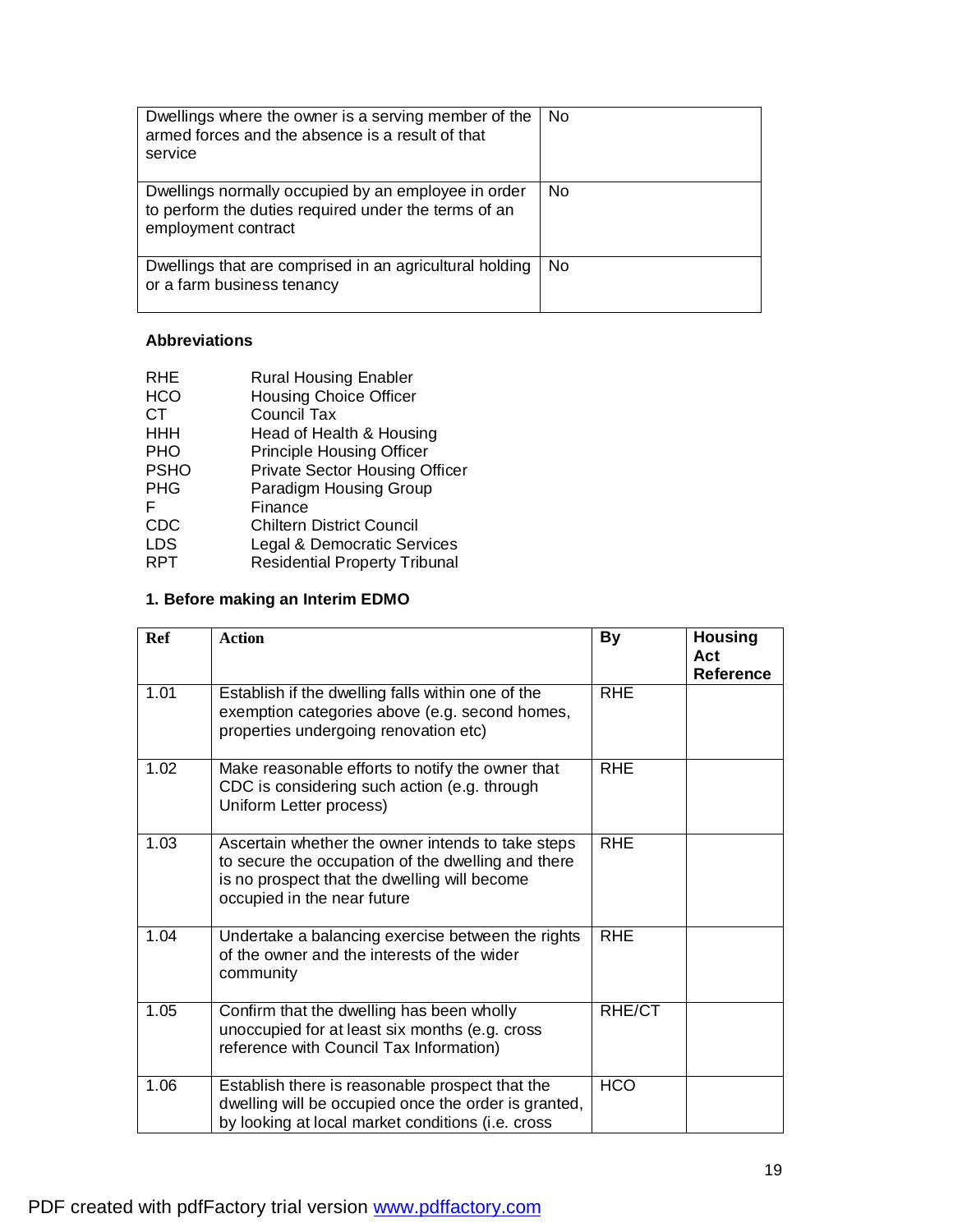|      | reference with Paradigm Housing Register)                                                                                                                                                                                       |                        |                   |
|------|---------------------------------------------------------------------------------------------------------------------------------------------------------------------------------------------------------------------------------|------------------------|-------------------|
| 1.07 | Demonstrate that all voluntary approaches have<br>been exhausted                                                                                                                                                                | <b>RHE</b>             |                   |
| 1.08 | Discuss with Paradigm the viability of letting the<br>dwelling                                                                                                                                                                  | <b>HCO</b>             |                   |
| 1.09 | Serve a notice under the Local Government<br>(Miscellaneous Provisions) Act 1976 section 16 (if<br>the owner's name and address are not known) or<br>do Land Registry Search                                                    | <b>RHE</b>             |                   |
| 1.10 | Produce evidence of letting prospect (i.e. cross<br>reference with housing register)                                                                                                                                            | <b>HCO</b>             | $S$ 134<br>(2)(c) |
| 1.11 | Prepare a draft report, and circulate it for<br>comments (within 28 days) to the appropriate<br>parties (i.e. empty property owner, Councillors,<br>ward members etc). Consider the responses<br>before making the final report | <b>RHE</b>             |                   |
| 1.12 | Send a final report to the Martin Holt and Michael<br>Veryard for delegated decision                                                                                                                                            | RHE/PHO/<br><b>HHH</b> |                   |
| 1.13 | Inform the relevant parties of the decision (i.e.<br>owner, ward Members, and relevant services)                                                                                                                                | <b>RHE</b>             |                   |
| 1.14 | Draft EDMO and apply to RPT who will authorise<br>or dismiss the Order                                                                                                                                                          | LDS/<br><b>PHO</b>     |                   |
| 1.15 | If the Order is granted then serve Interim EDMO<br>and notice on persons with interest and displaced<br>managers within 7 days                                                                                                  | <b>LDS</b>             | Schd 6<br>para 7  |

## **2. After an Interim EDMO has been approved**

| <b>Ref</b> | <b>Action</b>                                                                                                                       | By                 | <b>Housing</b><br><b>Act Ref</b> |
|------------|-------------------------------------------------------------------------------------------------------------------------------------|--------------------|----------------------------------|
| 2.01       | Maintain account of all expenditure and any<br>income                                                                               | <b>PHO</b>         | Schd 7 para<br>5(6)              |
| 2.02       | Register as Local Land Charge (following<br>instruction from Housing Team)                                                          | LDS.               | Schd 7 para<br>2(9)              |
| 2.03       | CDC take possession and change locks (with<br>police if necessary) as CDC now has responsibility<br>for keeping the property secure | HCO/<br><b>PHG</b> |                                  |
| 2.04       | Arrange property insurance immediately (with input<br>from Housing)                                                                 | F/RHE              | $S$ 135 $(5)$                    |
| 2.05       | Take proper management steps (e.g. arrange<br>inspections on a regular basis etc)                                                   | RHE/<br><b>HCO</b> | $S$ 135 $(3)$                    |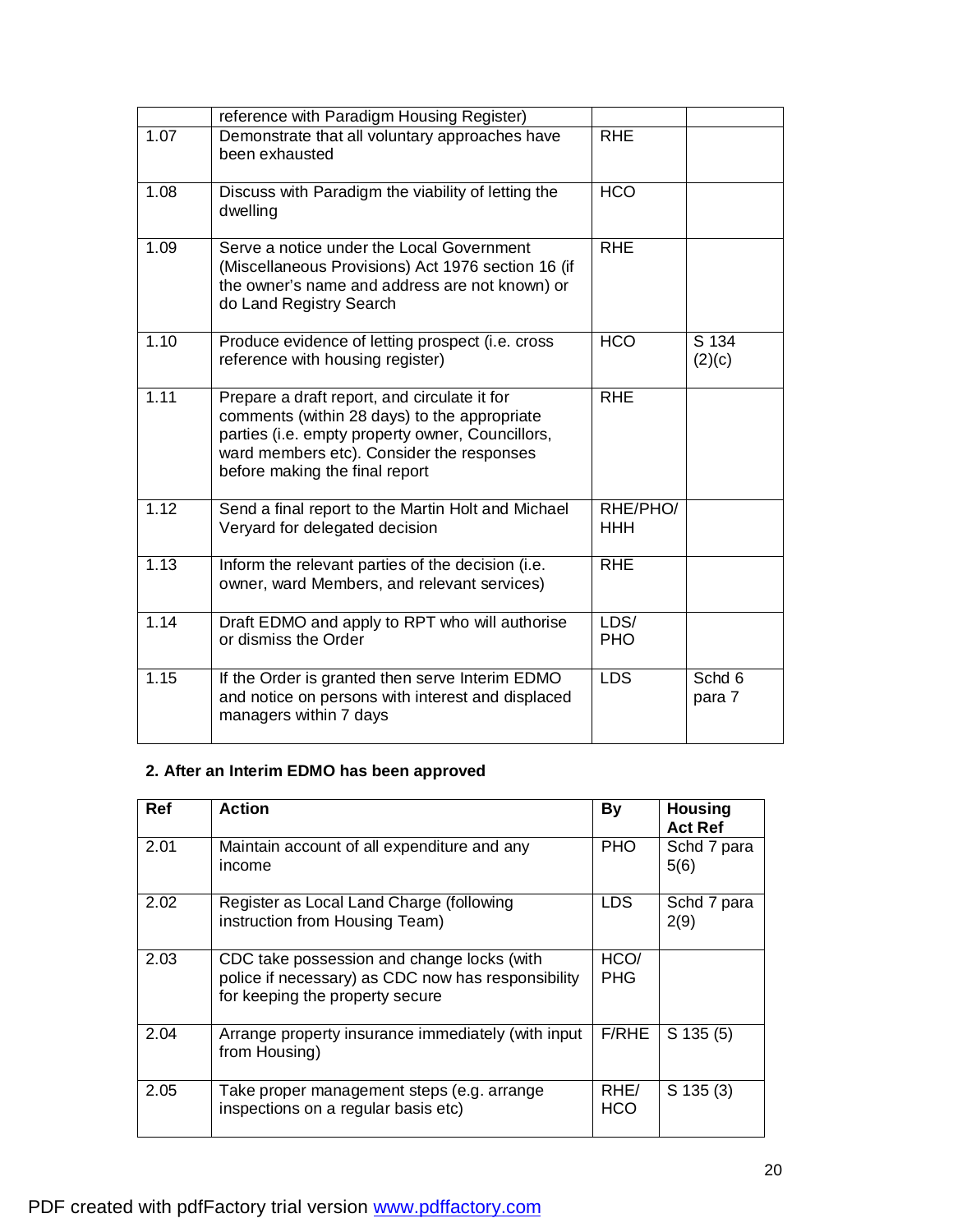| Ref  | <b>Action</b>                                                                                                                                                                                                                                                                                                                                                                                  | <b>By</b>          | <b>Housing</b><br><b>Act Ref</b> |
|------|------------------------------------------------------------------------------------------------------------------------------------------------------------------------------------------------------------------------------------------------------------------------------------------------------------------------------------------------------------------------------------------------|--------------------|----------------------------------|
| 2.06 | Give 2 weeks notice to owner of any furniture etc<br>CDC doesn't wish to use. CDC to arrange for<br>storage.                                                                                                                                                                                                                                                                                   | <b>HCO</b>         | Schd 7 para<br>20                |
| 2.07 | Seek owner's consent to letting (If no, CDC needs<br>to decide whether to proceed with a final EDMO<br>based on renovations, market conditions etc). If<br>CDC decide not to progress, the EDMO will need<br>to be revoked.                                                                                                                                                                    | RHE/<br><b>PHO</b> | $S$ 135 $(2)$                    |
| 2.08 | Deal with any owner application to RPT (if owner<br>challenges accounts)                                                                                                                                                                                                                                                                                                                       | LDS/F              | Schd 7 para<br>5(7)              |
| 2.09 | Any variation of EDMO (e.g. if a Final EDMO is to<br>be made).                                                                                                                                                                                                                                                                                                                                 | <b>LDS</b>         | Schd 7 para<br>6 Schd 6          |
| 2.10 | Any revocation of EDMO                                                                                                                                                                                                                                                                                                                                                                         | <b>LDS</b>         | Schd 7 para<br>7 Schd 6          |
|      | NB: Any costs incurred during the Interim EDMO<br>can be recovered from the rent if the owner agrees<br>to let out the property. If the owner refuses to let<br>out the property during the Interim EDMO then<br>CDC can reclaim their incurred costs (as a Local<br>Land Charge), so long as the amount is not in<br>excess of the rent which could have been achieved<br>within that period. |                    |                                  |

#### **3. If Interim EDMO is terminated**

*(May not apply if followed by Final EDMO)* 

| Ref  | <b>Action</b>                                                 | <b>By</b> | <b>Housing</b><br>Act<br>Reference |
|------|---------------------------------------------------------------|-----------|------------------------------------|
| 3.01 | Refund any surplus to owner                                   | LDS/F     | Schd 7 para<br>23(2)               |
| 3.02 | Recover any deficit from owner (through local land<br>charge) | LDS/F     | Schd 7<br>paras 23(4-              |

## **4. Before making a Final EDMO**

| <b>Ref</b> | <b>Action</b>                   | By | <b>Housing</b><br>Act<br>Reference |
|------------|---------------------------------|----|------------------------------------|
|            | Management scheme must include: |    | Schd 7 para<br>$13(3)$ :           |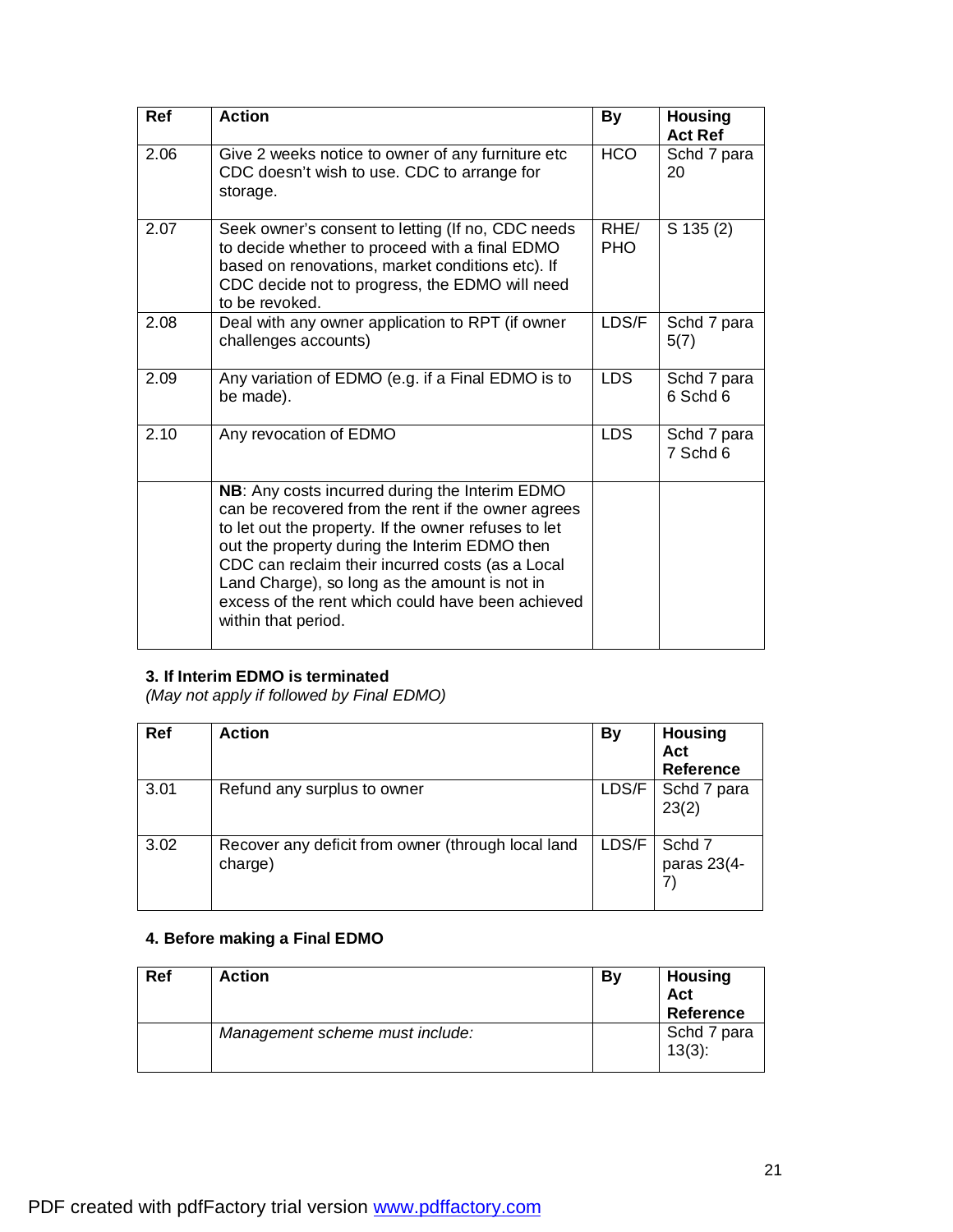| Ref  | <b>Action</b>                                                                                                                                                                                                    | <b>By</b>                                  | <b>Housing</b><br>Act<br><b>Reference</b> |
|------|------------------------------------------------------------------------------------------------------------------------------------------------------------------------------------------------------------------|--------------------------------------------|-------------------------------------------|
| 4.01 | Assess works needed                                                                                                                                                                                              | RHE/<br><b>PSHO</b><br>/PHG/<br><b>HCO</b> | (a)                                       |
| 4.02 | Estimate total expenditure needed (capital and<br>other)                                                                                                                                                         | RHE/<br><b>PSHO</b><br>/PHG/<br><b>HCO</b> | (b)                                       |
| 4.03 | Estimate market rental                                                                                                                                                                                           | HCO/<br><b>PHG</b>                         | (c)                                       |
| 4.04 | Estimate rental which CDC will seek (including<br>Housing Benefit)                                                                                                                                               | HCO/<br><b>PHG</b>                         | (d)                                       |
| 4.05 | Assess any compensation payable to third parties<br>(e.g. Mortgage Lenders)                                                                                                                                      | HCO/<br><b>PHG</b>                         | $(e)-(f)$                                 |
| 4.06 | Provisions if CDC will not seek market rent                                                                                                                                                                      | HCO/<br><b>PHG</b>                         | (g)                                       |
| 4.07 | Provision for periodic payments of surplus to owner                                                                                                                                                              | <b>PHG</b>                                 | (h)                                       |
| 4.08 | Provision for paying surplus to owner and/or any<br>compensation to third parties after EDMO<br>terminated                                                                                                       | <b>PHG</b>                                 | $(i)$ - $(j)$                             |
|      | Management scheme may include:                                                                                                                                                                                   |                                            | Schd 7 para<br>$13(4)$ :                  |
| 4.09 | CDC's/PHG's intentions for using rent to meet<br>expenditure                                                                                                                                                     | F                                          | (a)                                       |
| 4.10 | Provision for paying owner interest on any surplus                                                                                                                                                               | F                                          | (b)                                       |
| 4.11 | Provision for using any surplus from Interim EDMO<br>to meet expenditure under this Final EDMO                                                                                                                   | F                                          | (c)                                       |
| 4.12 | Provision for using any surplus from this Final<br>EDMO to meet any deficit on a previous EDMO<br>(whether Interim or Final)                                                                                     | PHO/F                                      | (d)                                       |
| 4.13 | Prepare a final EDMO draft report, and circulate it<br>for comments to relevant parties (i.e. the owner,<br>ward Members, and relevant services) as<br>appropriate, for their comments within 25 working<br>days | <b>RHE</b>                                 |                                           |
| 4.14 | Send a final report to the Head of Housing for<br>delegated decision                                                                                                                                             | HHH/<br><b>PHO</b>                         |                                           |
| 4.15 | Confirm agreement with PHG to let and manage                                                                                                                                                                     | RHE/<br><b>HCO</b>                         |                                           |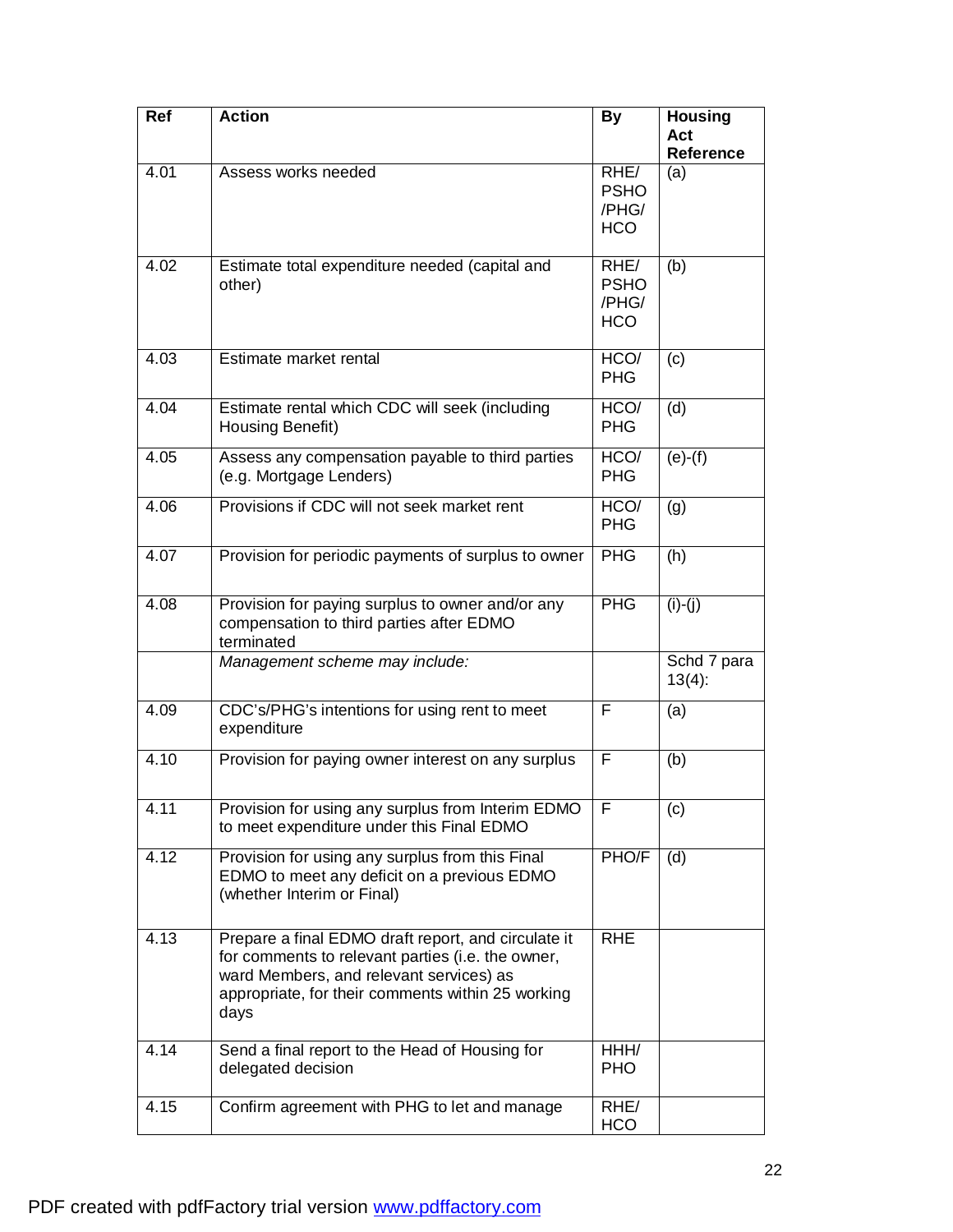| <b>Ref</b> | <b>Action</b>                                                                              | <b>By</b>          | <b>Housing</b><br>Act<br>Reference |
|------------|--------------------------------------------------------------------------------------------|--------------------|------------------------------------|
|            |                                                                                            |                    |                                    |
| 4.16       | Inform owner and relevant parties of the decision                                          | <b>RHE</b>         |                                    |
| 4.17       | Seek Capital Board approval of funding (may be<br>earlier in the process depending on CDC) | PHO                |                                    |
| 4.18       | <b>Draft Final EDMO</b>                                                                    | LDS/<br><b>RHE</b> |                                    |
| 4.19       | Send draft to persons with interest and displaced<br>managers                              | LDS/<br><b>RHE</b> | Schd 6 para<br>1                   |
| 4.20       | Consider any representations made                                                          | LDS/<br><b>RHE</b> | Schd 6 para<br>1                   |
| 4.21       | Serve notice on persons with interest and<br>displaced managers                            | LDS/<br><b>RHE</b> | Schd 6 para<br>3                   |
| 4.22       | Consider any representations made                                                          | LDS/<br><b>RHE</b> | Schd 6 para<br>3                   |
| 4.23       | Make Final EDMO                                                                            | <b>LDS</b>         |                                    |
| 4.24       | Serve Final EDMO and notice on persons with<br>interest and displaced managers             | <b>LDS</b>         | Schd 6 para<br>7                   |

## **5. After making a Final EDMO**

| Ref  | <b>Action</b>                                                                                       | <b>By</b>                   | <b>Housing</b><br>Act<br><b>Reference</b> |
|------|-----------------------------------------------------------------------------------------------------|-----------------------------|-------------------------------------------|
| 5.01 | Maintain account of all expenditure and income                                                      | F                           | Schd 7 para<br>13(5)                      |
| 5.02 | Arrange property insurance immediately (unless<br>not already done so for Interim EDMO)             | <b>RHE</b>                  |                                           |
| 5.03 | Register Local Land Charge (unless not already<br>done so for Interim EDMO)                         | <b>LDS</b>                  | Schd para<br>10(9)                        |
| 5.04 | Periodically review operation of management<br>scheme (every six months from start date of<br>EDMO) | RHE/<br>HCO/<br><b>PHG</b>  | $S$ 137(4)                                |
| 5.05 | Supervise letting/managing body                                                                     | <b>HCO</b>                  |                                           |
| 5.06 | Commission and supervise any refurbishment                                                          | HCO/<br>PHG/<br><b>PSHO</b> |                                           |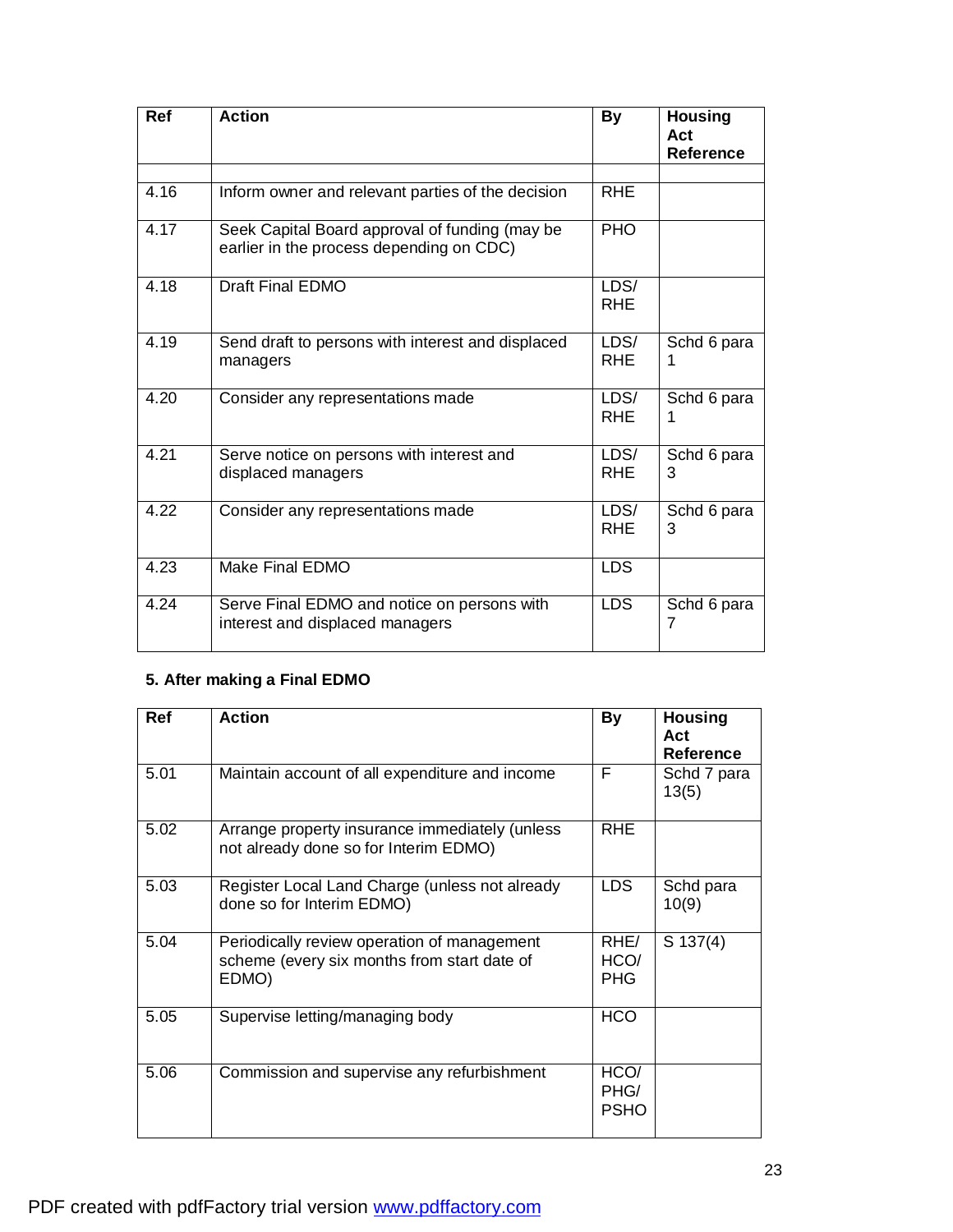| <b>Ref</b> | <b>Action</b>                   | <b>By</b>  | <b>Housing</b><br>Act<br><b>Reference</b> |
|------------|---------------------------------|------------|-------------------------------------------|
| 5.07       | Dealing with any appeals to RPT | <b>LDS</b> | Schd 7<br>paras 14 &<br>26                |
| 5.08       | Any variation of EDMO           | <b>LDS</b> | Schd 7 para<br>6 Schd 6<br>part 2         |
| 5.09       | Any revocation of EDMO          | <b>LDS</b> | Schd 7 para<br>7 Schd 6<br>part 2         |

## **6. If Final EDMO is terminated**

| Ref  | <b>Action</b>                  | <b>By</b> | <b>Housing</b><br>Act<br><b>Reference</b> |
|------|--------------------------------|-----------|-------------------------------------------|
| 6.01 | Refund any surplus to owner    | LDS/F     | Schd 7<br>para 23(2)                      |
| 6.02 | Recover any deficit from owner | LDS/F     | Schd 7<br>paras 23<br>$(4-7)$             |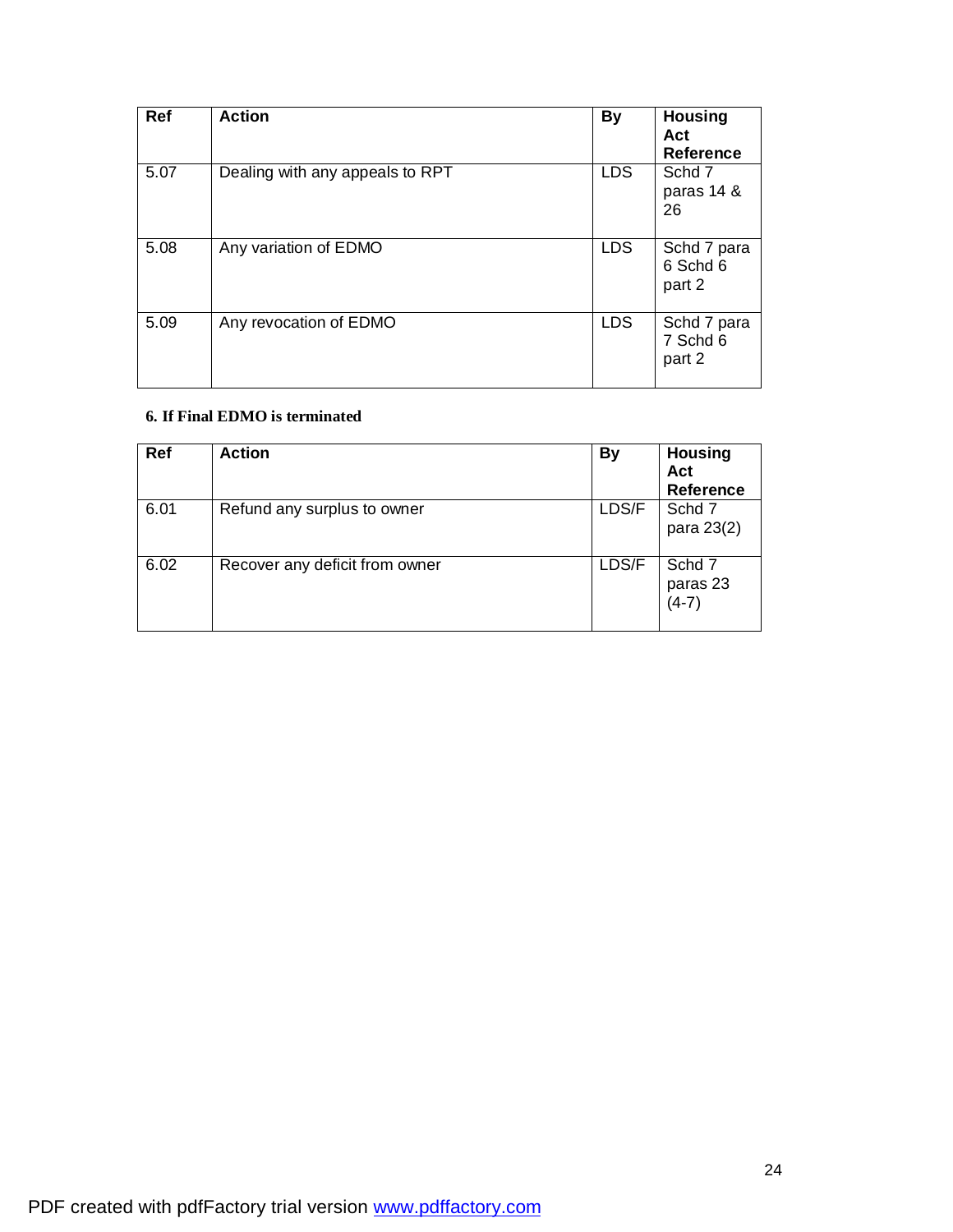#### Property Amenity Study (in accordance with 1.04 - CDC EDMO Procedure)

Property Address:

Owner's details:

Property Type:

Number of Bedrooms:

Estimated age of property:

Date Visited:

| <b>Property Assessment</b>                                                                                    | Yes/No | <b>Comments</b> |
|---------------------------------------------------------------------------------------------------------------|--------|-----------------|
| Is the owner happy for CDC<br>to make an EDMO on the<br>property?                                             |        |                 |
| Is the property vacant or<br>boarded up?                                                                      |        |                 |
| Is there evidence of<br>dumping, garden rubbish<br>etc?                                                       |        |                 |
| Is there evidence of<br>vandalism, graffiti or<br>squatting?                                                  |        |                 |
| Will the works reduce the<br>risk/fear of crime?                                                              |        |                 |
| Is the property unfit?                                                                                        |        |                 |
| Is the work essential to<br>safeguard the health and<br>safety of the community?                              |        |                 |
| Does the property in its<br>existing condition have a<br>detrimental effect on the<br>neighbouring community? |        |                 |
| Is the garden overgrown?                                                                                      |        |                 |
| Is the property close to local<br>amenities?                                                                  |        |                 |
| Are the surrounding<br>properties occupied and in<br>good condition?                                          |        |                 |